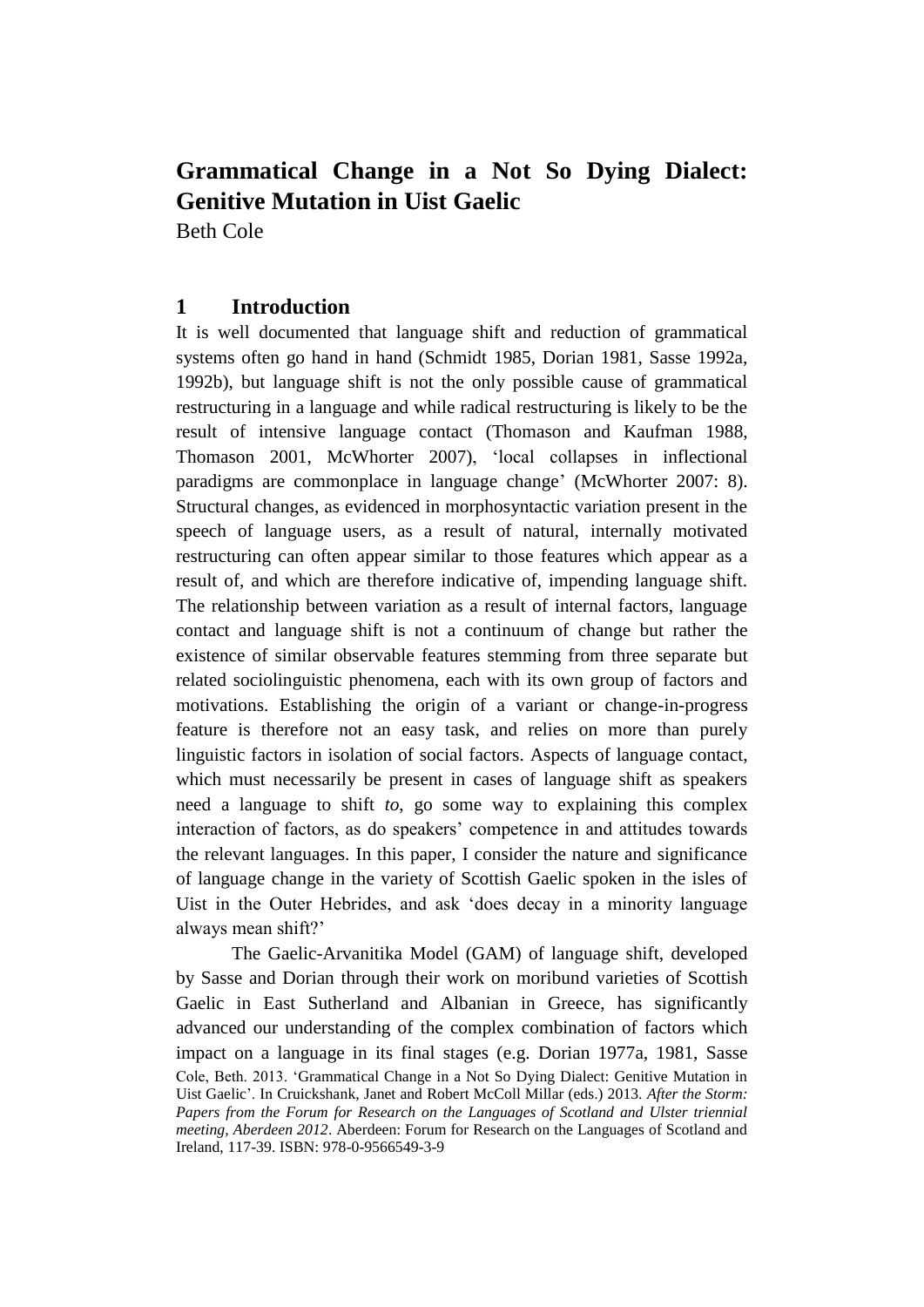1992a, 1992b), recognising that the *external setting*, *speech behaviour* and *structural changes* are all equally important factors. In isolation, any one of these elements would be insufficient, but in combination they form the basis of any understanding of language change. However, although figures from the 2001 Scottish Census show the number of Gaelic speakers across Scotland is dwindling, approaching an analysis of language variation and change in Uist in purely the terms laid out in GAM has the potential not only to miss features which do not fit the model, but also to fail to consider what other processes in language change they may represent. In this paper I consider morphological variation in Uist Gaelic without the assumption that it necessarily indicates language shift, but instead taking into account the contribution that language contact and language change approaches also have to offer.

Any sociolinguistic research into Scottish Gaelic in the  $21<sup>st</sup>$  Century must take account of, and ideally try to reconcile, at least three separate issues:

- 1. Scottish Gaelic is undoubtedly in a *language contact* situation,
- 2. Scottish Gaelic is arguably in a *language shift* situation<sup>1</sup>,
- 3. Scottish Gaelic, like all languages, is subject to *internally motivated linguistic change*.

These three linguistic scenarios are all individually capable of producing strikingly similar structural outcomes, and in combination those outcomes may be so similar that a clear source is impossible to determine, if indeed only one source was responsible for the changes. However, while it is well known that similar structural consequences arise from the three scenarios, there are also important differences, especially in the motivation for those consequences. My research in Uist aims to combine these three approaches in order to come to an integrated understanding of the most prominent factors in current, and future, structural change in Scottish Gaelic.

As a result of the different approaches available, a variety of possibilities arise:

 $\overline{\phantom{a}}$ 

<sup>1</sup> A distinction is being made here between *social* and *structural* evidence for language shift. The former is undoubtedly present across Scotland for Gaelic, even in the traditional heartlands, with low rates of intergenerational transmission and daily usage both features of the present position the language holds in society (cf. Mac an Tàilleir, Rothach and Armstrong 2011). However, in order for a solid conclusion of language shift to be reached, the structural state of the language as well as the social state must be considered, and this parameter has yet to be fully explored for Scottish Gaelic.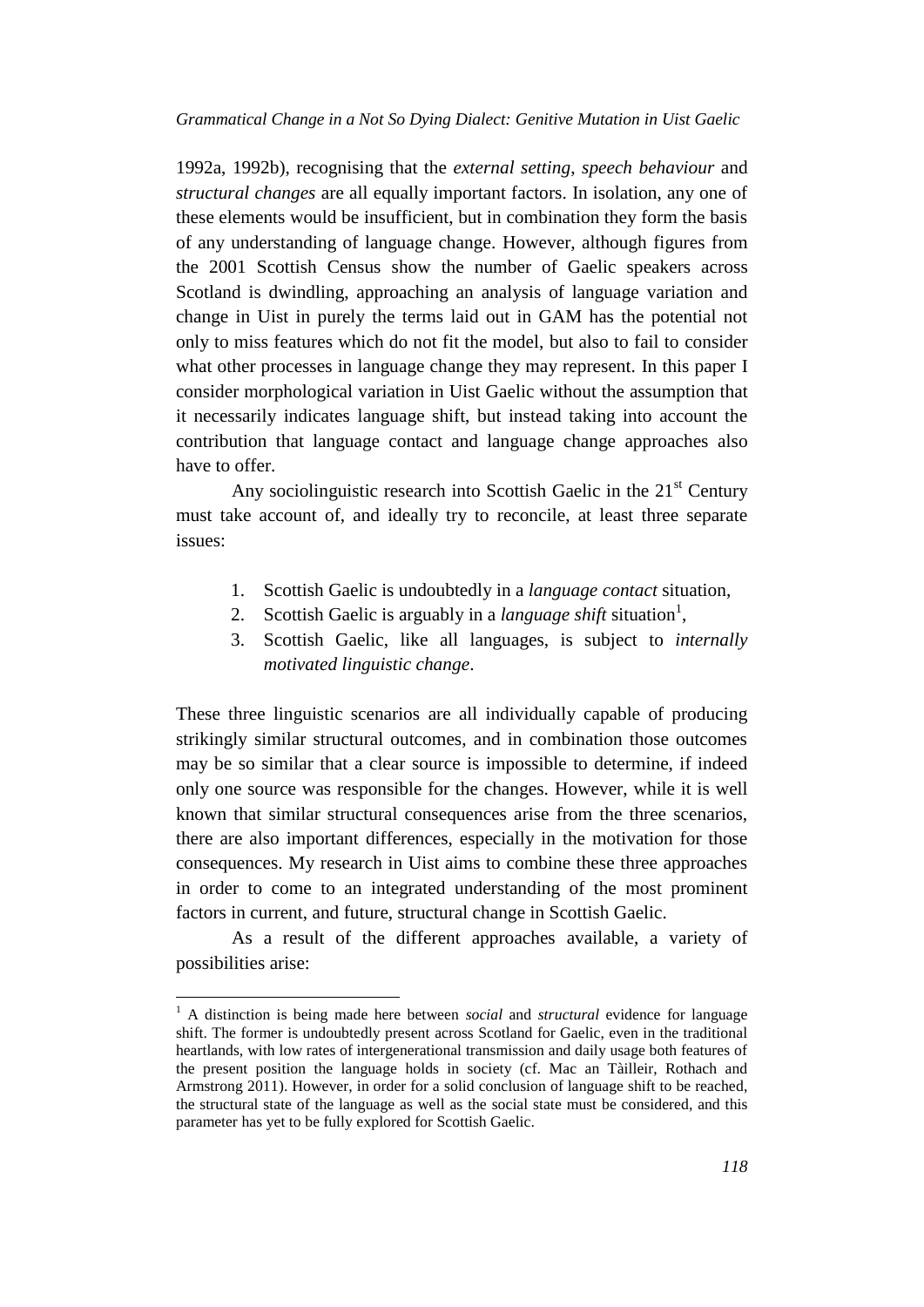- a) Structural change is motivated by the merger of grammatical categories in contact languages to produce one system with two forms (Sasse 1992b).
- b) Structural change is the result of interrupted transmission of the language as the community shifts from the minority to the dominant language (Thomason 2001).
- c) Structural change is the result of the universal tendency for languages to drift in a particular, predictable direction as a result of, for example, analogical levelling and extension, grammaticalisation and loss of final unstressed syllables (Sapir 1921, McMahon 1994), and would be likely to arise regardless of external factors.
- d) Structural change results from a combination of a, b and c.

In this paper I consider data from eight native Gaelic speakers aged between 30 and 80 across North Uist, South Uist and Benbecula, gathered from translation tasks during semi-structured interviews.

While Gaelic in Uist is in a somewhat similar situation to the Gaelic of East Sutherland that Nancy Dorian studied, it should not be considered entirely comparable. Gaelic in Uist is in a contact situation with English and Scots, and the number of Gaelic speakers across Scotland in general is indeed receding each decade suggesting a probable process of language shift, with no monolingual Gaelic speakers over the age of three left on the islands according to the 2001 Census. In other heartlands areas such as Shawbost in Lewis, intergenerational transmission of the language has not yet completely ceased although it is far from the norm (Mac an Tàilleir, Rothach and Armstrong 2011) and it is reasonable to assume a similar situation for Uist. However, in Uist the number and proportion of Gaelic speakers remains high, with 67.3% of residents in South Uist and Benbecula and 68.6% of residents in North Uist self-reporting an ability to speak the language in the 2001 Census. This creates a particularly interesting situation where the minority language is not in fact a minority in the area in which it is being studied. How this impacts on the types and rates of change in the language is an extremely interesting question.

Underpinning this paper is the complex interaction of: the underlying tendency for Indo-European languages to drift from synthetic to analytic, the dominant language contact situation in which Gaelic finds itself in relation to English, and the influence of factors involved in language shift such as interrupted intergenerational transmission. It will not be assumed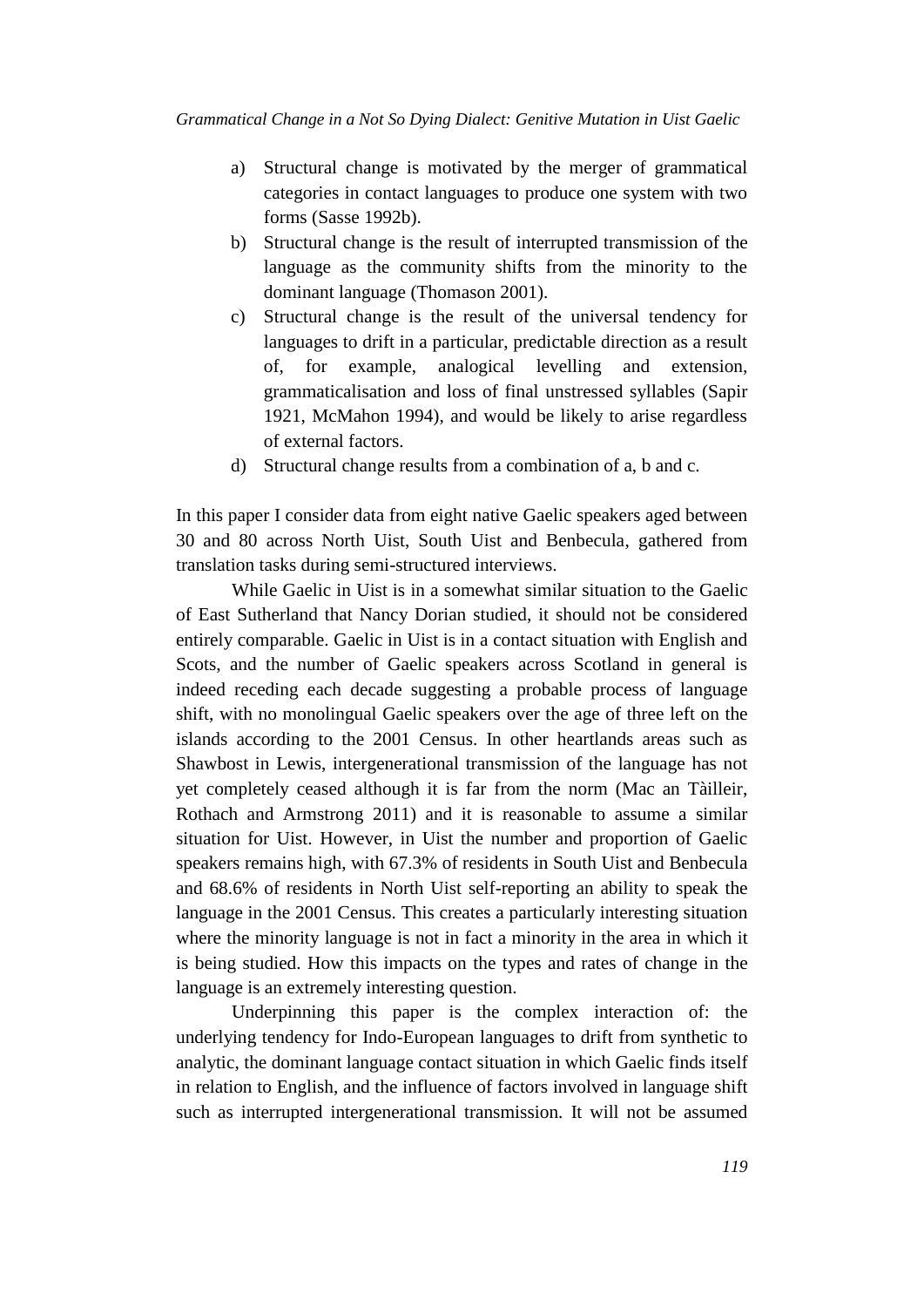that Uist Gaelic is inevitably dying, but rather the data will be analysed to see which of the possible sources of language change most accurately describes the situation as it stands today.

# **2 Previous Research**

There is an abundance of previous research into morphosyntactic change, from the variety of perspectives which are of interest here. Considering structural changes in the first instance as an internally motivated phenomenon, previous research into English and German has shown that restructuring of, and indeed reduction in, grammatical systems is entirely possible without causing language shift. German, for example, seems to be in the process of reorganising its case system so that prepositions which take genitive marking in Standard German increasingly take dative marking in line with many other prepositions in spoken German, in particular those which lack an element of movement (Petig 1997). While language contact may also be a factor in this case<sup>2</sup>, the argument for an externally motivated cause is not strong as the development lacks features consistent with remodelling on the contact language or significant imperfect learning. Therefore, although this change could be described as a 'decay' in the system, internally motivated change provides a more convincing explanation. German is far from a minority language and shows no other signs consistent with language shift, and yet its case system is showing evidence of disintegration. Language shift can therefore not be the only explanation for this type of change. English also showed radical disintegration of its inflectional system (Millar 2007), and although language contact was also almost certainly involved in this process, the catalyst for the series of adjustments which brought about English's change from a synthetic to an analytical language seems to have been the internal loss of vowel distinctions in final syllables and the loss of the majority of final consonants. Again, this radical change in the grammatical structure has not yet brought about the death of English.

Even in other Celtic languages, restructuring of systems has been a feature without causing widespread disintegration of the languages themselves. Welsh, for example, lost all trace of its case system at around the time it separated from British and began its journey towards the language we know today (Koch 1981), and Breton is losing its characteristic

 $\frac{1}{2}$ For example, 56% of the population of Germany also speaks English, cf [http://ec.europa.eu/public\\_opinion/archives/ebs/ebs\\_243\\_en.pdf](http://ec.europa.eu/public_opinion/archives/ebs/ebs_243_en.pdf)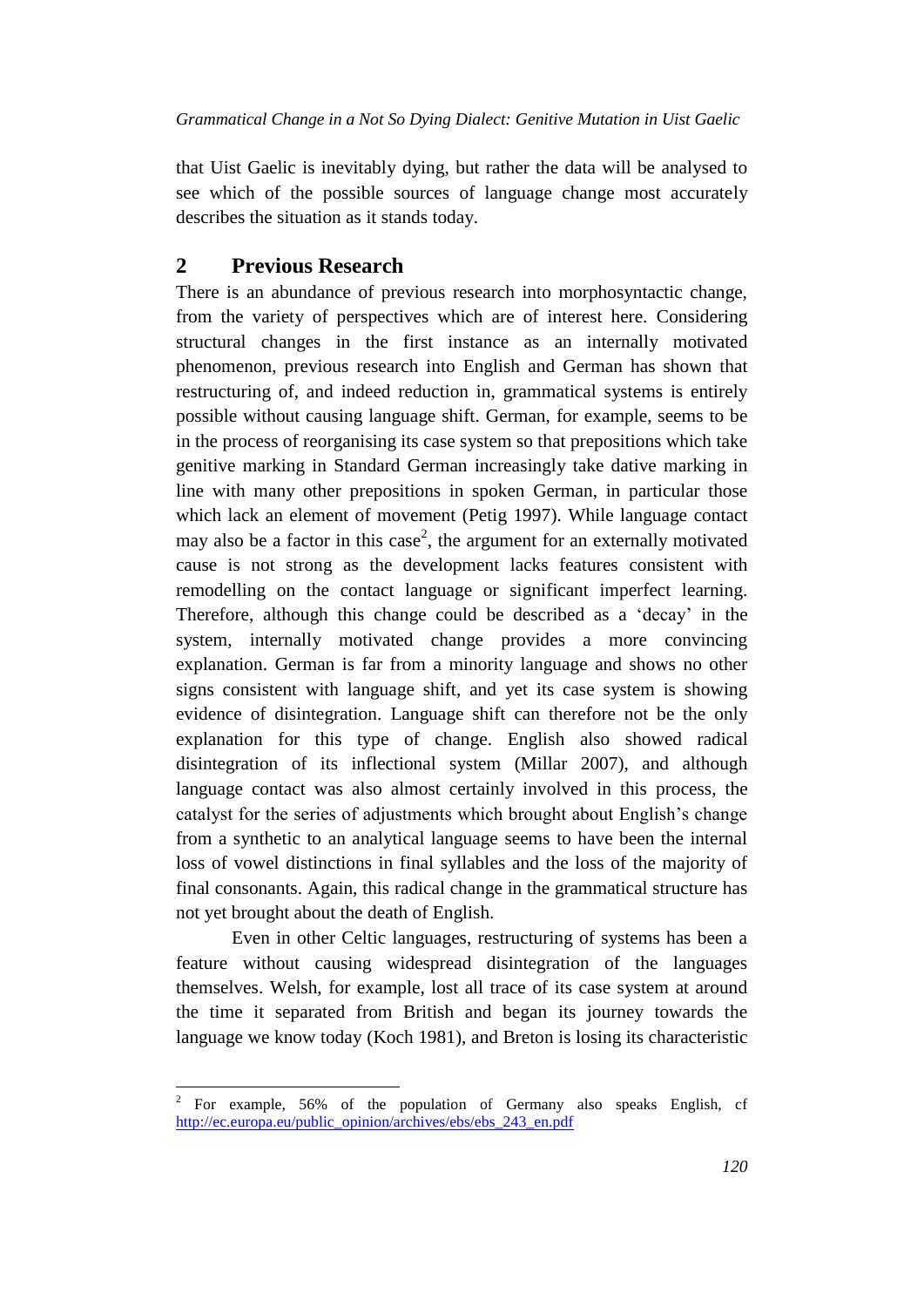VSO word order in favour of dominant Indo-European SVO (Varin, 1979, Timm, 1989).

It appears, then, that grammatical change, even radical change, is not sufficient in itself to bring about language shift and in many cases does not even point towards that possibility. We know that research into language shift, e.g. Dorian (1981) on Gaelic, Schmidt (1985) on Dyirbal, Sasse (1992a, 1992b) on Arvanitika, and Gal (1979) on Hungarian, has highlighted structural changes as an important part of the processes. However, radical grammatical change can also be a feature of language contact; indeed, for some (e.g. McWhorter 2007) the only explanation for this level of change is significant external pressure from interrupted transmission and sustained and widespread non-native acquisition. Whether or not the linguistic effects of change through contact and change through shift are significantly different from each other is still being ferociously debated.

While language contact does not always cause language shift, language shift is 'almost always the result of intensive language contact' (Thomason 2001: 233) and as a result it can be extremely difficult to determine which phenomenon is at work in a given situation. When the language under investigation is more conclusively in a language shift situation, separating any linguistic changes into those which arose through contact and those which point to shift is perhaps not so important, but for the present paper, which focuses on a variety which is not conclusively dying, teasing apart the features to see which are the more potentially worrying is essential. Several, at times competing, approaches to an explanation of the difference between the two phenomena are available, and the lack of cohesion between them may in fact simply be indicative of the complexity of the issue.

Thomason (2001) outlined three possibilities for how features can be transferred from one language to another – loss of features, addition of features, and replacement of features – in a variety of contact situations across the globe. For example, Semitic languages in Ethiopia have lost dualnumber as a result of contact with Cushitic languages which lack such a number distinction; Marathi and Bengali have added a distinction between inclusive and exclusive *we* through contact with Dravidian languages; and many French loan words in English eventually replaced the earlier Germanic word, with the original either being lost altogether or remaining but with a much restricted meaning, e.g. stool/chair, deer/animal.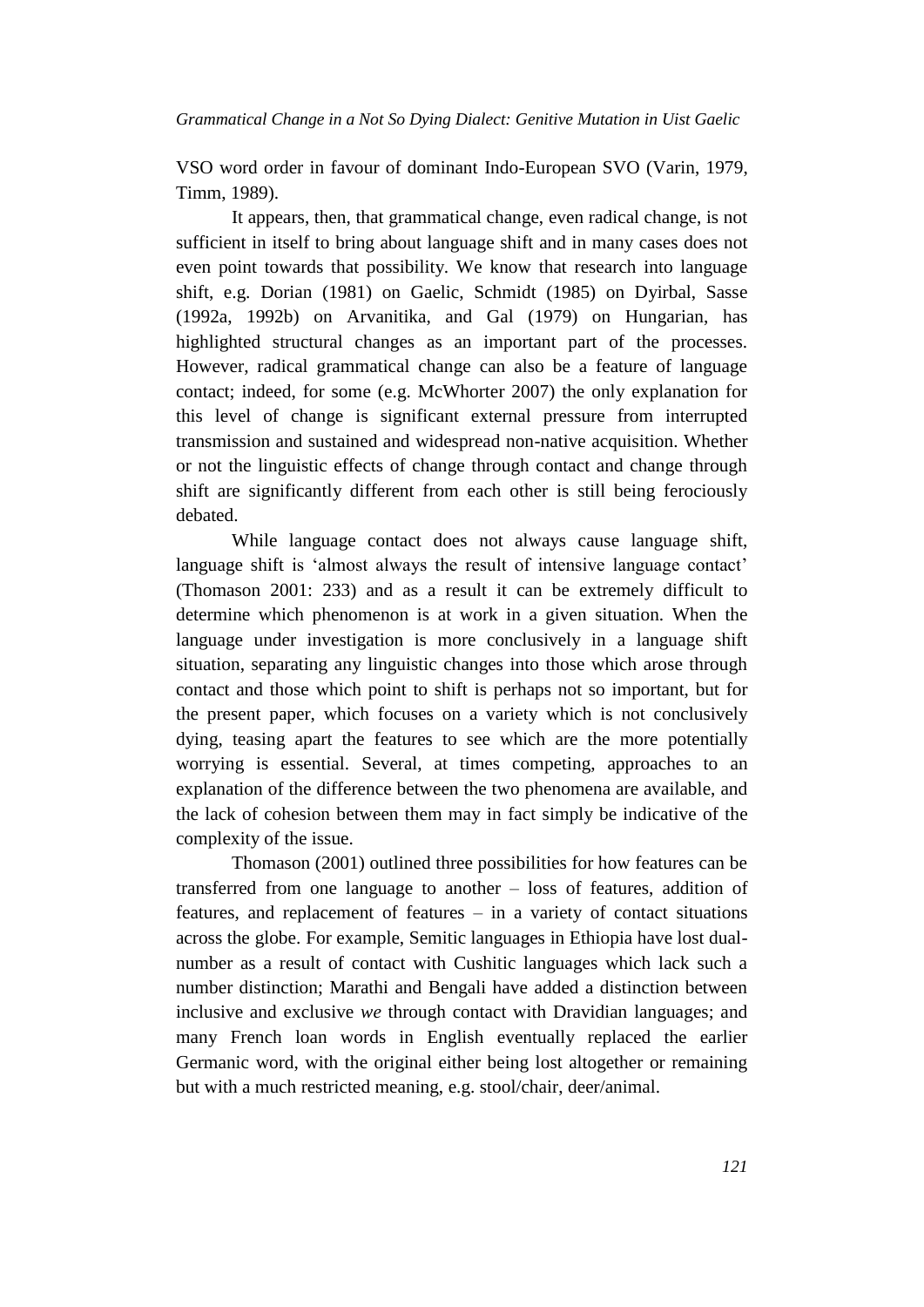Replacement in language contact is particularly interesting as it highlights the parallels between internal and external change. For an element to be replaced there must necessarily be a certain amount of competition for a time before one variant overthrows another. However, both variants may be native, as in the case of English plural suffixes. For a time *–en* and *–s* were equally productive, but eventually *–s* became dominant (Thomason 2001: 89) just as the loan word *chair* became the dominant term for something to sit on, with *stool* being relegated to its much more restricted sense.

The aspect of language contact with perhaps the greatest relevance to the linguistic effects of language shift is whether or not imperfect learning of the target language has occurred. However, even this is not an inevitable feature of language shift, and it may also be a feature of the maintenance of contact languages. Although Thomason (2001) views imperfect learning of the dominant language as the direction of change, it may in fact also work in the other direction. For example, it cannot be said that Gaelic speakers have experienced imperfect learning of English, the dominant language, and therefore the substratum interference that Thomason would predict as a result of imperfect learning is not relevant in this situation. However, imperfect learning of Gaelic itself, through a failure of intergenerational transmission and the increasing social dominance of English is undoubtedly a feature. There then develops a context of superstratum influence, but with more than simple borrowing.

At this point the theories have taken us as far as they can and we are reminded of Weinreich's (1953) observation that at the centre of any linguistic change are the individual speakers. Understanding the dynamics of the speech community, and if possible the organisation of the languages in the minds of bilingual speakers, becomes central.

One approach is to highlight the importance of a distinction between two types of threatened language speakers, who both display an imperfect level of competence to some degree (Sasse, 1992b). The difference between *forgetters* and *semi-speakers proper* is the stage at which the linguistic deficit developed. Forgetters, or rusty speakers, have simply forgotten elements of the language through lack of use over time, while semi-speakers experienced interrupted transmission of the language to such an extent that an imperfect command of it developed to a pathological degree from the outset (Sasse, 1992b: 61). This develops Dorian's original division between fluent speakers and semi-speakers which only identified one group of imperfect speakers. However, this may have been due to the types of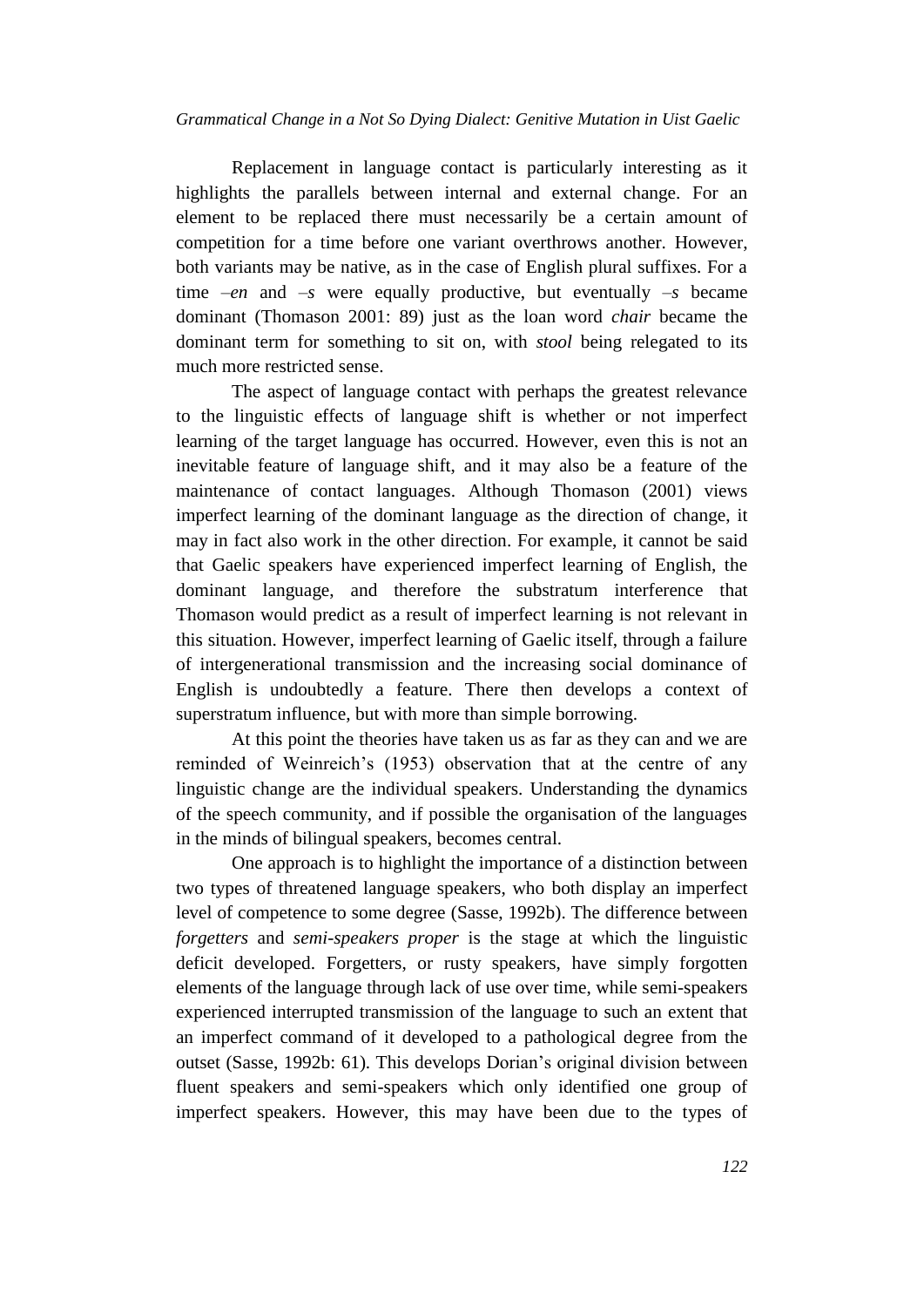speakers that were available to Dorian and Sasse rather than a lack of awareness on Dorian's part that variation existed in the semi-speaker group.

The distinction between types of semi-speakers is central to understanding what types of features they may incorporate into the language under consideration, with semi-speakers being responsible for Thomason's shift induced interference involving imperfect learning, and forgetters bringing about changes which do not result from imperfect learning. For Sasse, this difference is key to understanding how decay which leads to language shift and decay which reflects language contact develop.

What features, then, can we expect as a result of these two types of speakers? Armenian, while not threatened with extinction, lost gender through contact with Turkish, while Ulaghatch was seen to remodel its entire morphological system on that of Turkish to such an extent that a oneto-one morphological correspondence developed (Sasse, 1992b: 66-68). This can hardly be considered simplification or decay in these languages' systems, but it would have been unlikely to develop without language contact. These types of changes were brought about by bilingual speakers and forgetters, motivated by a desire to develop a correspondence between the two languages so that two forms reflected one system. Parallel structures (or lack of) must therefore exist in the two contact languages if bilingual speakers are the driving force behind structural change. Any changes which develop are then transmitted to the next generation as part of the language itself through the, still intact, process of intergenerational transmission. Semi-speaker features, however, show no such motivation; the changes in their language lack clear correspondences in the contact language, and in some cases even lack a logical, internally motivated cause (Sasse 1992b). Loss of morphology in itself does not therefore mean the language is defective; it is the motivation behind the changes and the type of speakers making them that carries greater importance.

While there are certain predictions that can be made in language shift situations, with certain features being more likely to be borrowed than others, the logic of the theory is not always found in the observable features. Andersen (1982) (cited in Campbell and Muntzel 1989) for example identified three likely outcomes of language shift  $-$  a) bilingual speakers would make fewer phonological distinctions than monolingual speakers, b) distinctions which are common to both languages would be preserved, and c) distinctions with a higher functional load would be preserved for longer, all of which can equally be applied to morphological and syntactic change as well. While Dorian (1981) found evidence of fewer distinctions being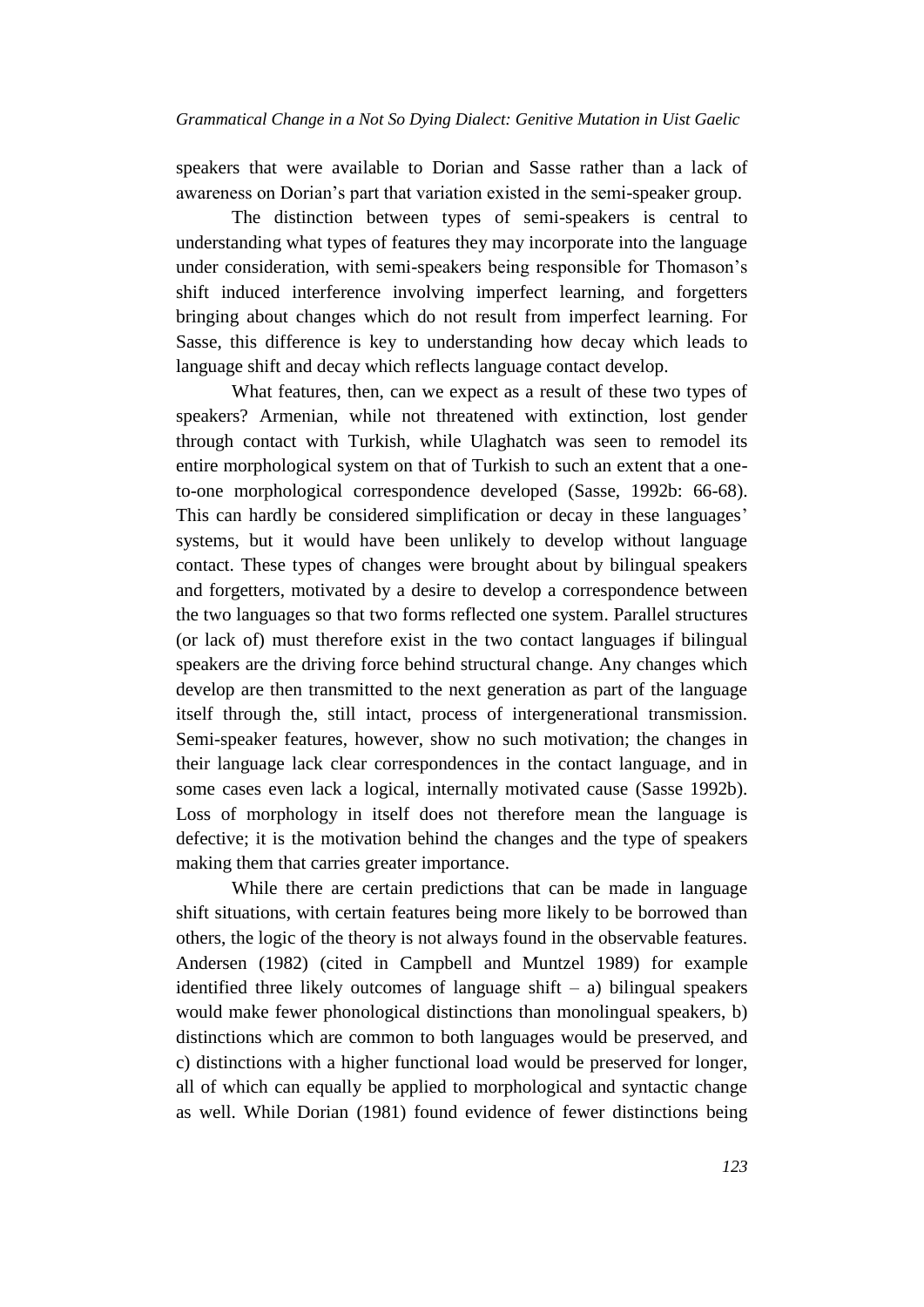made between her fluent and semi-speakers, the patterns did not strictly follow Andersen's other two predictions.

In her work in East Sutherland Gaelic (ESG), Dorian (1981) not only found a difference in the types of Gaelic speakers available but also the types of morphological and syntactic features they produced. While the variation found in fluent-speaker and semi-speaker speech has formed much of the basis for our understanding of language shift, not all the features conform to Andersen's predictions. For example, Dorian (1973) found that initial mutation following certain lenition-triggering adjuncts such as *glè* (very), *ro* (too) and *dhà* (two) remained strong in East Sutherland despite the mutation carrying no grammatical significance. However, constructions where substantial ambiguity was a risk if the standard mutation was not applied were highly variable for semi-speakers, e.g. passive constructions which require two mutations – lenition and suffixation – where the failure of either results in an entirely different category being produced. Similarly, Andersen's (1982) prediction that distinctions common to both languages will be more resistant to change was not observed in ESG, where genitive mutation in possessives were moribund despite English having a strong and productive genitive marking system (Dorian 1981). ESG did however retain the original genitive word order, maintaining some grammatical relationship marking in the dialect's final stages (Dorian 1981).

In particular, Dorian (1973) found marked difficulties among semispeakers in the application of lenition<sup>3</sup> and the expected mutation of feminine nouns. This was especially salient in the genitive case, with avoidance of genitive-triggering constructions also a strong feature of semispeaker speech (Dorian 1973), suggesting it may be a particularly vulnerable structure for Gaelic.

It seems, then, that internal linguistic features and commonalities between the languages in question cannot be the only, or even most important, factor in predicting the outcome of language shift. Indeed, the importance of speaker proficiency and attitudes towards the threatened language has been particularly highlighted (e.g. Sasse 1992b, Thomason 2001). Sasse (1992b), for example, found that the presence of elders with high proficiency *and* a positive attitude towards the language produced the most favourable outcomes in terms of the type of speaker and, therefore, the types of variation which developed.

l

<sup>&</sup>lt;sup>3</sup> Slenderisation as a productive mutation in ESG had already disappeared at the time of Dorian's research.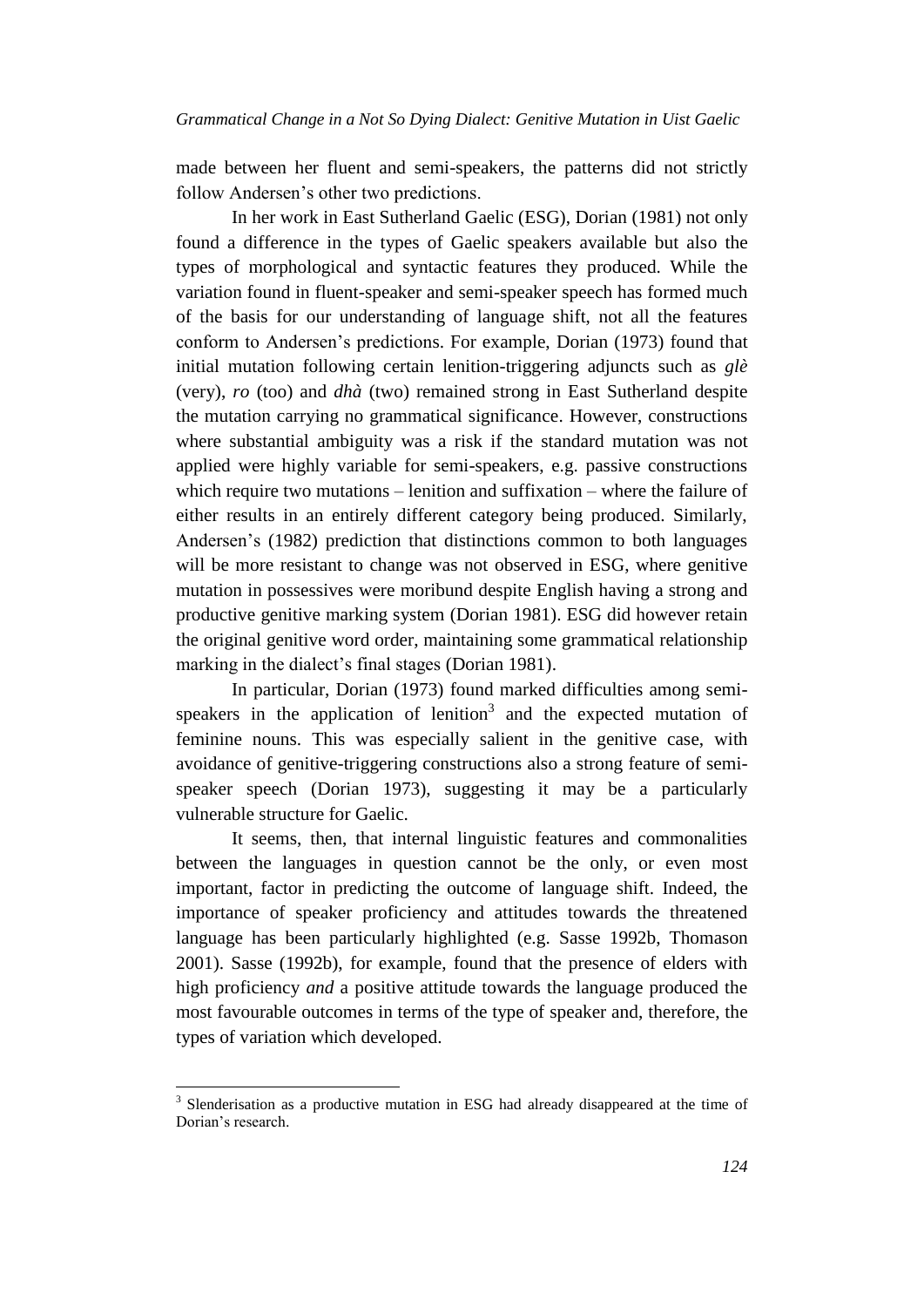Most research into language shift and language contact has shown that the patterns of change are very similar in both, and while we have developed a good understanding of what *can* happen in contact situations, what marks language shift out as different has been difficult to pinpoint. The same variety of changes is possible, and the same level of vagueness about what happens in which situation is present for the two situations. Obviously, any language shift situation must necessarily involve language contact as the speakers of the moribund variety must have another language to shift to. But nonetheless, there is something special about language shift and so far a wholly satisfactory description has not been reached. Language shift is not simply language contact or language change without contact speeded up; not all dying languages show high levels of borrowing; not all dying languages involve significant structural change; and not all dying languages involve imperfect learning of either the minority or the dominant language. Clearly there is an element of this issue that linguists have yet to find. According to Sasse (1992b) there *is* a difference between the two phenomena, and it *is* possible to find it: 'in principle borrowing and interference on the one hand, and irreversible reduction in the system of an obsolescent language on the other, are quite different things' (Sasse, 1992b: 60). The answer is not in the way the languages structure *themselves* but rather in how different types of speakers structure their language and language use. Language attitudes, therefore, play an important role in determining the likelihood that a minority language will remain in a language contact situation rather than progressing towards language shift.

#### **3 The Gaelic Case System**

Before we consider the data for morphosyntactic variation in Uist Gaelic, it is first important to present an overview of the Scottish Gaelic case system to highlight the mutations under consideration.

Gaelic operates a 4-case system consisting of nominative-accusative, dative, genitive and vocative. Although this paper focuses on the realisation of the genitive case in a variety of syntactic environments, a brief summary of the whole system for singular nouns is presented below: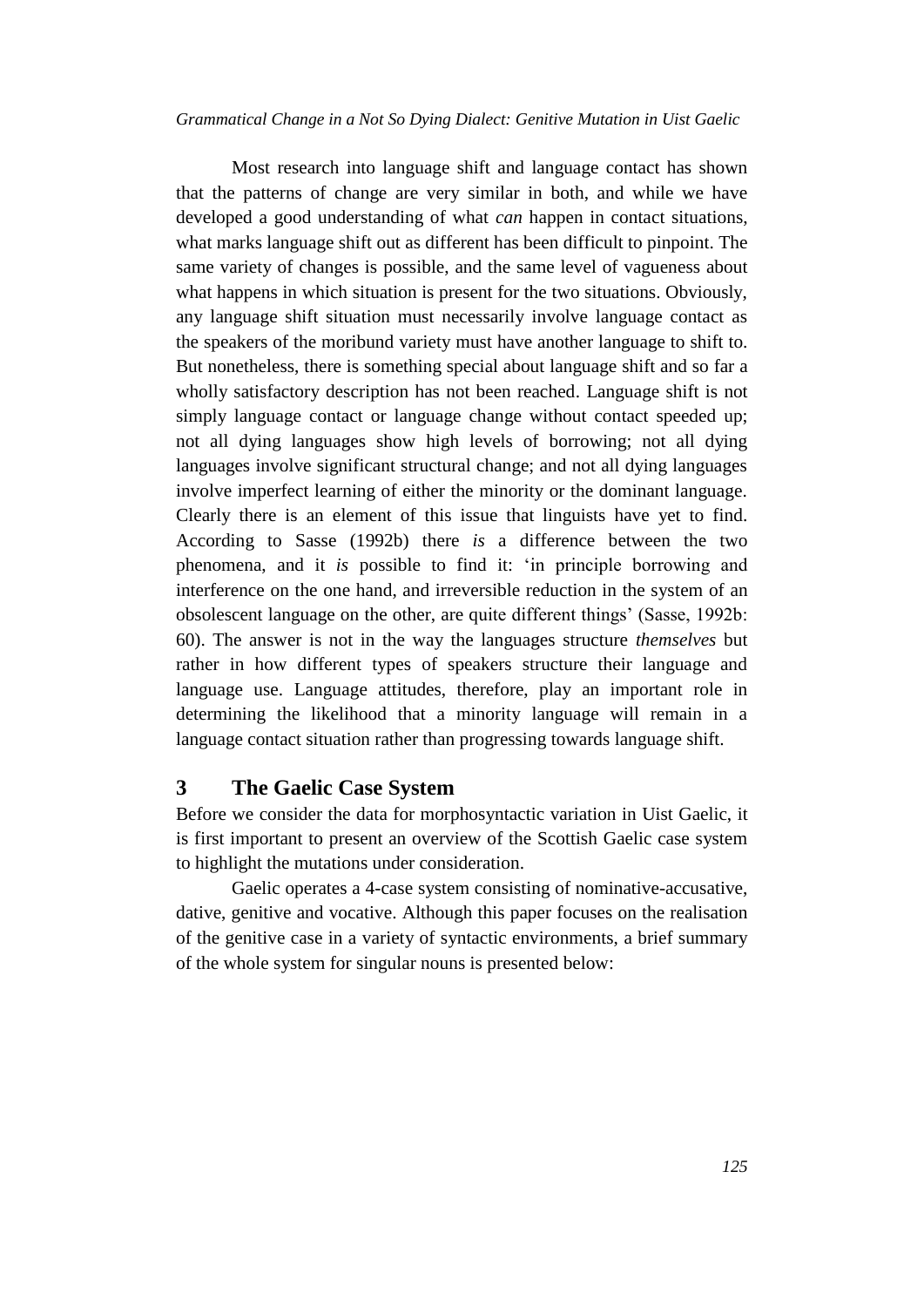|             | Nominative  | Dative        | Genitive    |
|-------------|-------------|---------------|-------------|
| Masculine   | Am balach   | A' bhalach    | A' bhalaich |
| Boy         |             |               |             |
| Feminine    | A' chaileag | $A'$ chaileig | Na caileige |
| Girl        |             |               |             |
| Irregular   | A' chaora   | A' chaora     | Na caorach  |
| Sheep (fem) |             |               |             |

*Grammatical Change in a Not So Dying Dialect: Genitive Mutation in Uist Gaelic*

# **Table 1 – Summary of the Scottish Gaelic Case System for Singular Nouns<sup>4</sup>**

In the genitive case, standard Gaelic grammar predicts three mutation options, which apply variously depending on the gender and initial and final consonant of the noun – lenition, slenderisation, and addition of final –e  $\lceil 9 \rceil$ . It is expected that the majority of masculine nouns take lenition and slenderisation (palatisation of the final consonant) where possible, while feminine nouns take slenderisation and, in many cases, add at least an orthographic final <-e> although [ə] that this represents may not always be audible in informal speech. The form of the article also varies according to gender and number in the genitive case, with masculine singular nouns taking *an* (*a'* before lenited consonants), feminine singular nouns taking *na* before consonants and *na h-* before vowels, and plural nouns of both genders taking *nan* (*nam* before labials).

Previous research into the Gaelic case system has identified particular difficulties among semi-speakers in using expected genitive mutations, especially in feminine nouns, as well as an overgeneralisation of the lenition rule to apply to both genders in unexpected environments and the avoidance of genitive-triggering constructions wherever possible (Dorian 1973, 1981).

### **4 Methods**

The data were collected from eight native Gaelic speakers across North Uist, South Uist and Benbecula during three field trips between November 2011 and June 2012. Due to the size of the potential sample pool, opportunistic and self-selecting sampling methods were employed by necessity. Initially informants were sourced through advertising in the local

 4 For a more detailed description of the Gaelic declension system see, for example, MacAulay 1992, Gillies 1993.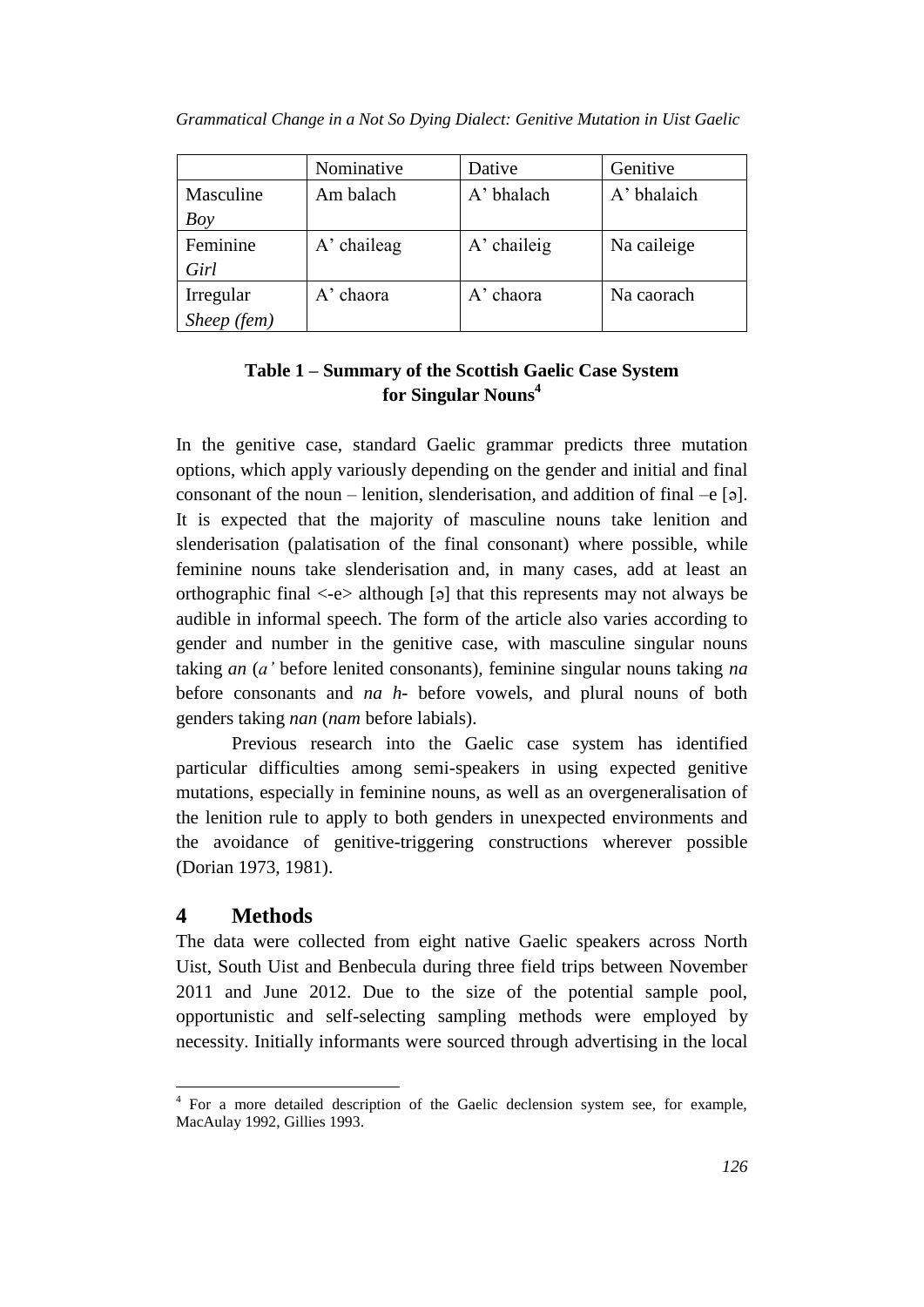paper and using the mailing lists of the local history societies of North and South Uist (Comann Eachdraidh Uibhist a Tuath and Comunn Eachdraidh Uibhist a Deas, respectively). Once the fieldwork had commenced, placing adverts in local businesses and using existing participant recommendations became the most successful sampling methods.

Speakers ranged from age 30 to 80 and were later divided into two age groups – younger  $(30-50)$  and older  $(60-80)$  – with equal gender distribution in each group. A lower age cut off of 30 was used to rule out the possibility that speakers learnt Gaelic through the education system, which was felt to be a potentially significant confounding variable.

In addition to age restrictions, speakers were selected according to their place of upbringing. Although data on parents' place of upbringing were not gathered in the initial data collection stages, follow up research relating to language use and attitudes, and including questions relating to parents' place of birth, have been gathered as part of the wider intention to describe language use, variation and change in Uist. This further research serves the purpose of gathering as much social data as possible to account for any anomalous results in the linguistic data.

The data were gathered through semi-structured interviews which included the presentation of 48 elicitation sentences followed by informal conversation with the interviewer. In most cases, the interviews were conducted on a one-to-one basis, but in two cases pairs of interviewees were recorded talking to each other as well as to the interviewer. As the interviewer was not a native Gaelic speaker it was felt that more natural Gaelic would be captured if participants were speaking to people they already knew and were used to speaking Gaelic with. This technique was also designed as a means of overcoming Labov's (1972) Observer Paradox. However, during the course of the fieldwork it became clear that it was almost impossible to arrange and facilitate joint interviews without a much more detailed understanding of the dynamics of the community. As a result, joint interviews were conducted where possible but removed from the overall research design.

The elicitation elements of the interviews were transcribed using Transciber version 1.5.1 following which noun phrases were extracted and coded according to the presence of expected mutations.

The elicitation sentences were developed from Nancy Dorian's battery of close to 250 sentences which she used in East Sutherland in the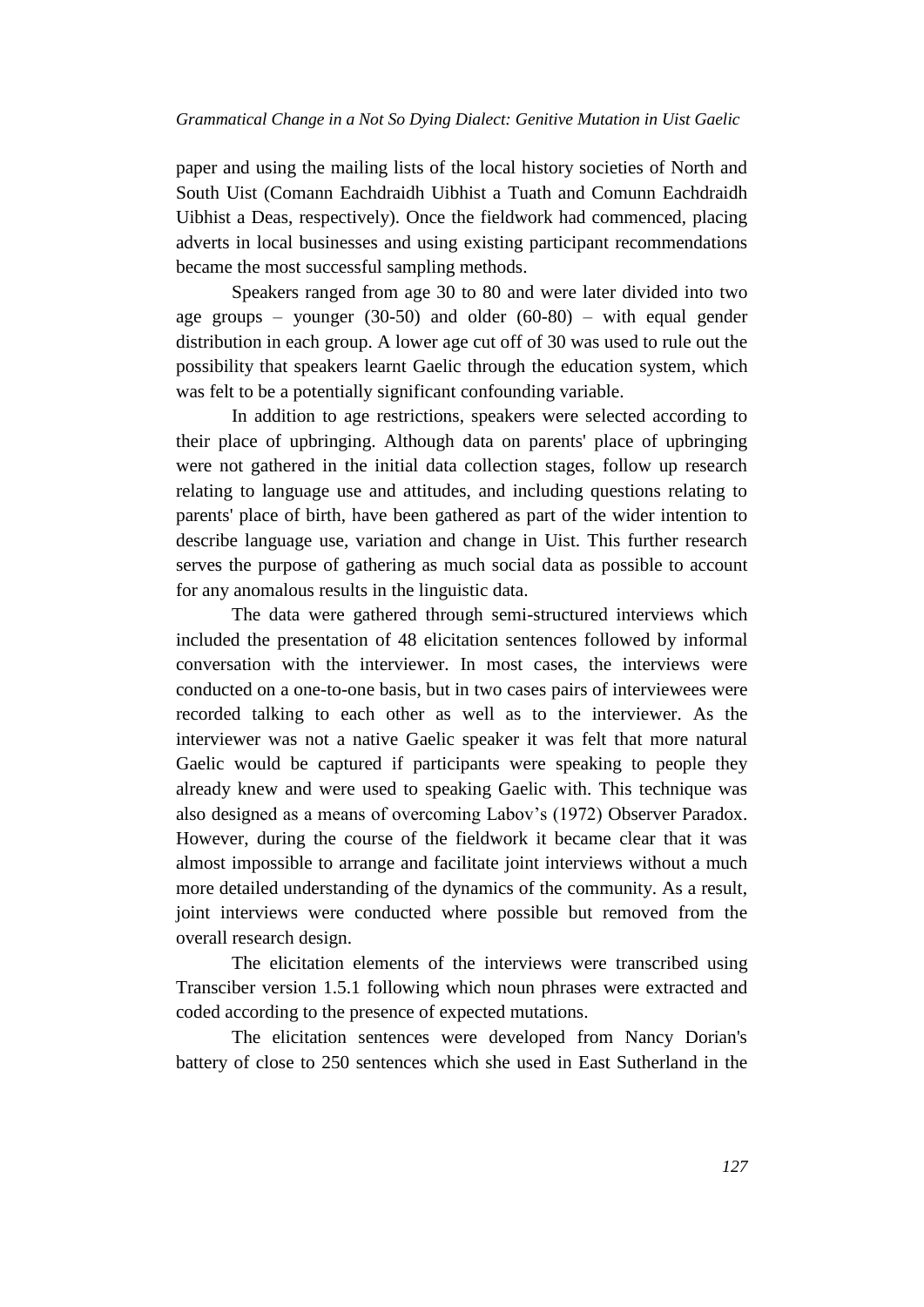1960s and  $1970s^5$ . Dorian (1978: 593) observed that translation of English stimuli into Gaelic posed few problems for her fluent speakers and as the position of Gaelic in Uist is rather more favourable than it was in East Sutherland no objection was found with assuming this was accurate for the present community. Sentences which specifically elicited noun phrase mutations as part of the dative, genitive and vocative case were selected and in most cases were used unaltered. Certain changes did have to be made, however. Dorian's work related to an eastern mainland area, with very different demographics from an island heartland community. Sentences which were specific to a small fishing community on the east coast were either reworded to reflect the outlook of Uist speakers, or were dropped altogether. 50 sentences were left covering close to the full range of desired variables.

During the course of the fieldwork it became apparent that certain of the sentences were inappropriate for the chosen community. For example, one sentence which had to be removed from the list after the first two interviews asked for the Gaelic for 'they lost their lives in the storm'. Asking this, in a very stormy week, to members of a community which recently lost a whole family in an accident in a storm was clearly inappropriate and the decision was therefore taken to remove it from the list. Two further sentences were so regularly met with such confusion that they were also removed after the interviews had started. Despite these alterations, a good deal of comparability still remains between these results and those gathered in East Sutherland.

The wealth of research above from Gaelic and other language shift contexts details the extent to which particular linguistic features are vulnerable to change in a community which is shifting from one language to another. The decision to focus on morphophonological mutation was taken as this has already been shown to be a salient feature of Gaelic in its final stages, but also because morphological (including morphophonological and morphosyntactic) change regularly appears as a result of internal linguistic change and language contact, thus providing an opportunity to investigate the interaction of these factors in a minority language context.

# **5 Results**

l

The results of genitive case marking in Gaelic will now be presented from a variety of perspectives, considering whether the data show large scale

<sup>&</sup>lt;sup>5</sup> Special thanks are extended to Nancy Dorian for kindly supporting this research by allowing me to use her original sentences.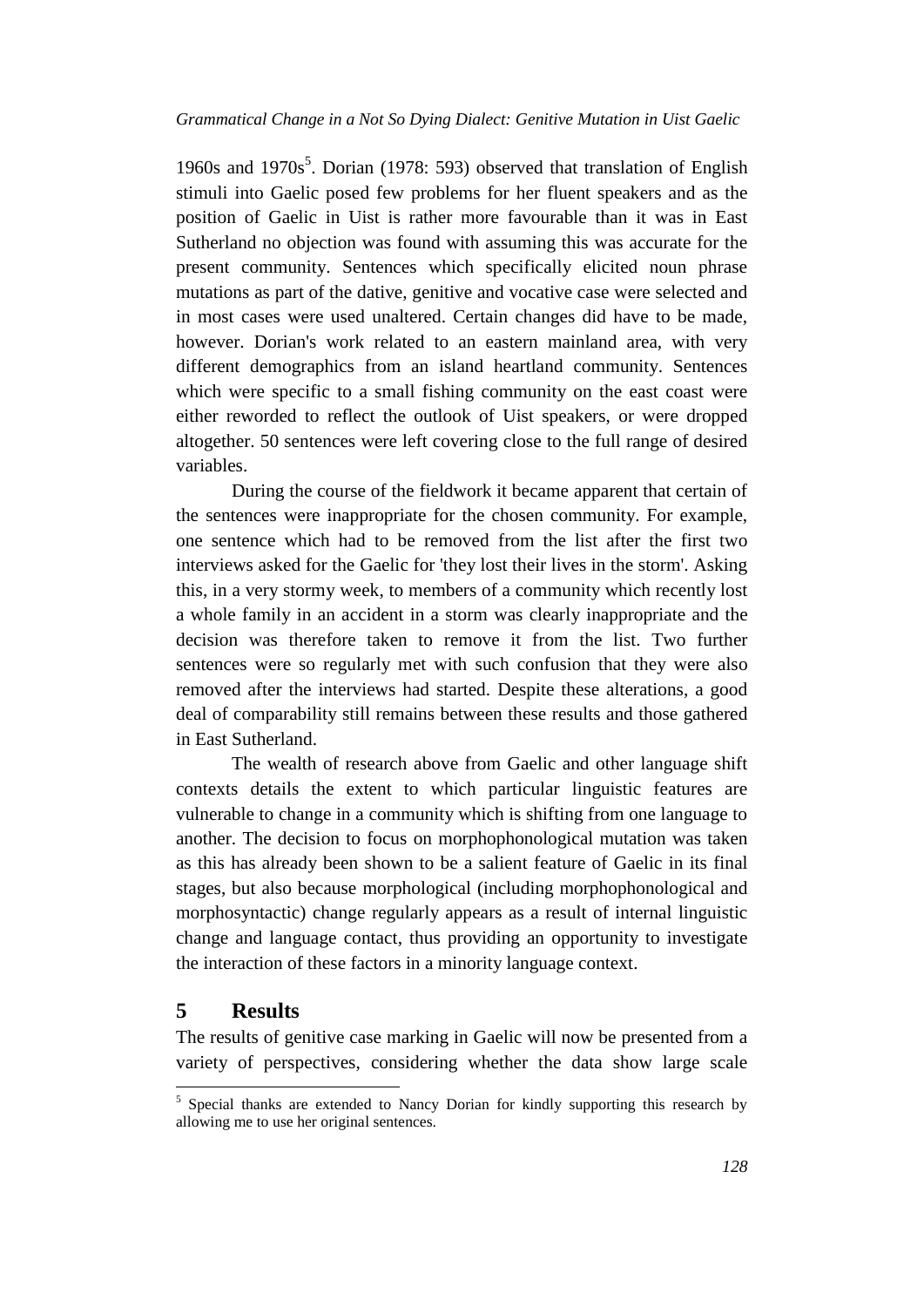avoidance of genitive-triggering constructions, and differences according to age, gender or syntactic environment. The data in this paper have been approached through proportional analysis as the size of the sample makes rigorous statistical testing impractical and potentially less meaningful that it would be for a larger sample set. Future analyses of these and other data in relation to variation in the Gaelic mutational system is likely to lend itself to statistical analysis more satisfactorily.

#### **5.1 Genitive Avoidance**

Seventeen of the elicitation sentences used had the potential to elicit a genitive triggering construction, for example: '*the girl's knees* were cold', 'the boys were kicking *the ball*', he built a church *for the village*', '*the boy's coat* is dirty'. This produced a potential total of 109 tokens. Analysis of the data showed that a genitive triggering construction was used in 92 of those cases, a total of 84.4% (see Table 2). This result suggests that speakers are not showing excessive avoidance of the genitive case in structures where it is usually triggered. Furthermore, those responses which did not produce a genitive triggering construction were not unnatural or contrived, and were not produced following long hesitations or self-corrections. For example, the sentence 'he built a church for the village' could be translated using either the genitive-triggering preposition *airson* or the dative-triggering preposition *do* with equal naturalness. Regularly, these non-genitive structures involved the use of a preposition following a gerund, producing a dative triggering structure instead: *bha na fir a' feitheamh na h-eisg* (gen) */ bha na fir a' feitheamh air an iasg* (dat) (the men were (a)waiting the fish / the men were waiting on the fish).

|                                             | <b>All speakers</b> |
|---------------------------------------------|---------------------|
| Potential genitive triggering constructions |                     |
| Total genitive triggering constructions     |                     |
| % genitive triggering constructions         | 84.4%               |

# **Table 2 – Comparison of potential number and actual number of genitive-triggering constructions**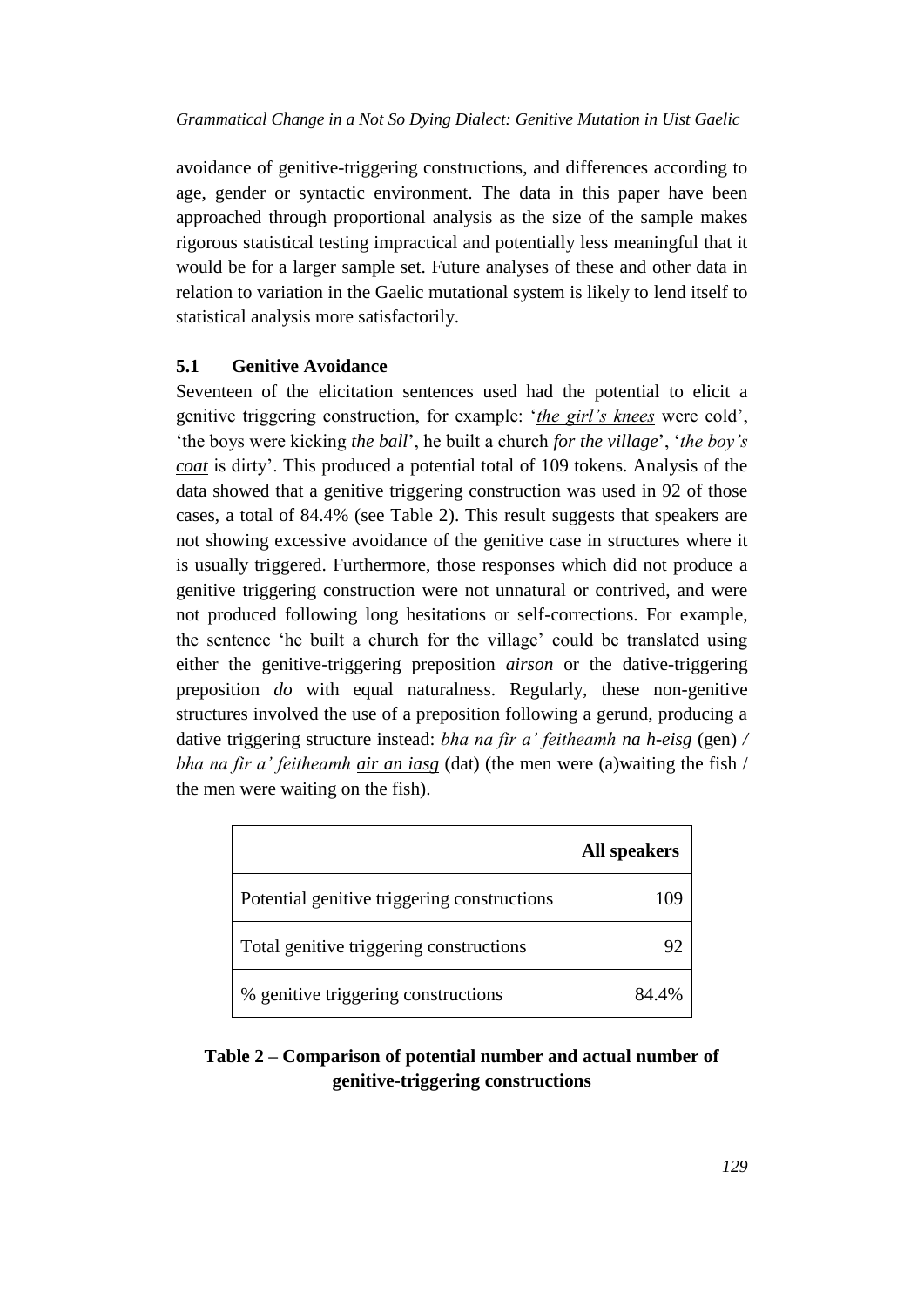For the following results, the total number of genitive triggering constructions produced (92) will be taken. As the results did not discretely fall into either full genitive marking or no genitive marking, a third category of partial genitive marking was created. Responses in this category contained at least one expected feature of genitive mutation, indicating an attempt by the speaker to produce an expected genitive, but failed to achieve full marking of the case in the expected manner. Further, to be included in this category rather than the non-genitive mutation category, the responses given needed to not include a combination of mutations which would make that response consistent with dative or nominative mutation instead. The categories therefore broadly correspond to 'definitely genitive', 'definitely not genitive', 'everything else'.

### **5.2 Gender**

According to Table 3 below, no gender differences were found in terms of production of genitive-triggering constructions. When data for codeswitching and nouns whose dative and genitive forms are identical were removed, leaving only those involving active mutation, only small differences were evident, with women showing slightly higher rates of full or partial genitive marking. For both gender groups, responses which contained non-genitive mutation were often consistent with dative marking instead. Where partial genitive mutation was given, the lack of slenderisation, especially of final /k/, was a particularly common feature, e.g. *far na h-uinneag / far na h-uinneige* (off the window).

|                                             | <b>Male</b> | <b>Female</b> |
|---------------------------------------------|-------------|---------------|
| Number of genitive triggering constructions | 46          | 46            |
| $\%$                                        | 50%         | 50%           |
| Total involving active mutation             | 31          | 28            |
| $\%$                                        | 67.4%       | 60.9%         |
| Full or partial genitive marking            | 20          | 21            |
| $\%$                                        | 64.5%       | 75%           |

### **Table 3 – Genitive mutation by gender**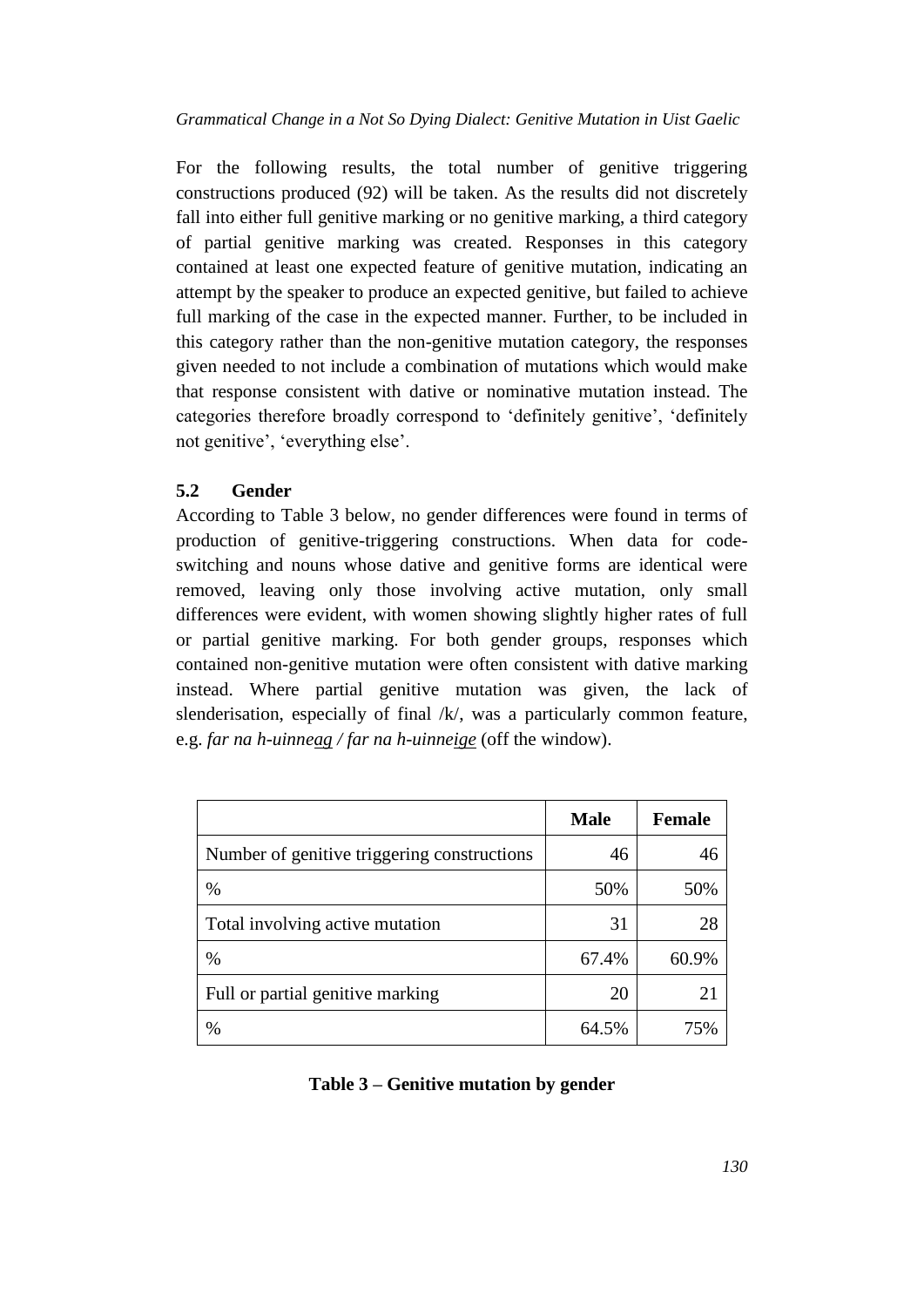# **5.3 Age**

No age-grading similar to that found by Dorian (1981) and which could be interpreted as consistent with a language shift scenario was found in the Uist data (see Table 4). In fact, younger speakers showed both higher rates of production and higher rates of accuracy in genitive marking than the older speakers. This is a particularly interesting result and will be considered in more detail below.

A further age related result came from two of the oldest speakers in the sample, who consistently returned possessive constructions using dative word order and mutation. An explanation for this striking result has not yet been achieved but it should be noted that the speakers in question were a married couple and the furthest north of all the informants.

|                                             | <b>Older</b> | Younger |
|---------------------------------------------|--------------|---------|
| Number of genitive triggering constructions | 44           | 48      |
| $\%$                                        | 47.8%        | 52.2%   |
| Total involving active mutation             | 28           | 31      |
| $\%$                                        | 63.6%        | 64.6%   |
| Full or partial genitive marking            | 18           | 23      |
| %                                           | 64.3%        | 74.2%   |

# **Table 4 – Genitive mutation by age**

# **5.4 Syntactic Environment**

Three syntactic environments were considered for this paper – NPs following genitive-triggering prepositions, NPs as direct objects of gerunds, and NPs in possessive constructions. Each of these environments triggers the genitive case in standard Gaelic grammar; however, it does not necessarily follow that any variation present in these environments necessarily stems from only one linguistic process. As a result, four possible outcomes exist:

- 1. Structural change is the result of Gaelic modelling its structure on English.
- 2. Structural change is the result of failure of transmission producing grammatically imperfect semi-speakers.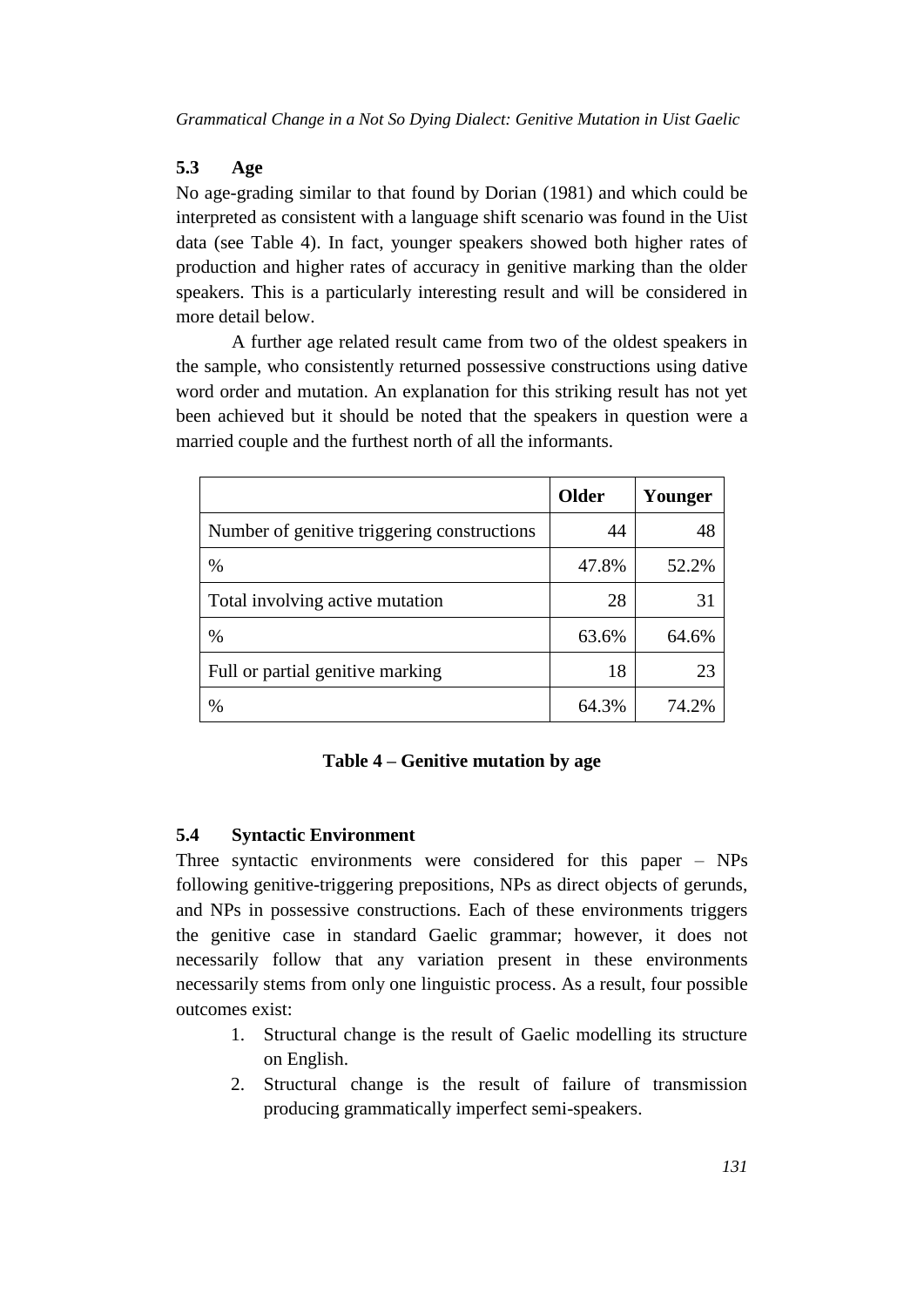- 3. Structural change is the result of internal remodelling, unrelated to any contact language's structure or imperfect learning.
- 4. Structural change is the result of a combination of 1, 2 and 3.

#### 5.4.1 Summary of Results by Syntactic Environment

In terms of rates of full genitive marking, loss of the genitive is most advanced following genitive-triggering prepositions, with only one response conforming to expected genitive mutation (7.7%): 'the men are waiting for the fish' – *tha na fir a' feitheamh airson an eisg*. 76.9% of responses were fully consistent with dative marking, e.g. *tha na fir a' feitheamh airson an iasg*.

In possessive constructions on the other hand, full genitive marking was elicited in the majority of responses (61.1%), and partial genitive marking in a further 27.8% of responses. These sentences included the elicitation of the irregular feminine genitive 'the girl's knees' which was returned in its standard form – *glùinean na h-ighne* – in the overwhelming majority of cases despite the expectation that constructions of this kind would be more susceptible to decay. By contrast, in the sentence which elicited 'the sheep's foot', the expected response of *cas na caorach* was not given by any of the participants, while the variant forms *cas a' chaora* and *cas na caora* were regularly produced.

Gerund constructions produced the most variable results, with speakers producing full genitive marking in 42.3% of cases. A further 34.6% of responses involved partial genitive marking while 23.1% involved mutations which showed no consistency with standard genitive marking. For a summary of these results, see Table 5.

|                                         | <b>Full genitive</b><br>mutation % | <b>Partial genitive</b><br>mutation % | Non-genitive<br>mutation % |
|-----------------------------------------|------------------------------------|---------------------------------------|----------------------------|
| <b>Following</b><br><b>Prepositions</b> | 7.7%                               | 15.4%                                 | 76.9%                      |
| <b>Following</b><br><b>Gerund</b>       | 42.3%                              | 34.6%                                 | 23.1%                      |
| <b>Possessive</b>                       | 61.1%                              | 27.8%                                 | 11.1%                      |

#### **Table 5 – Genitive mutation by syntactic environment**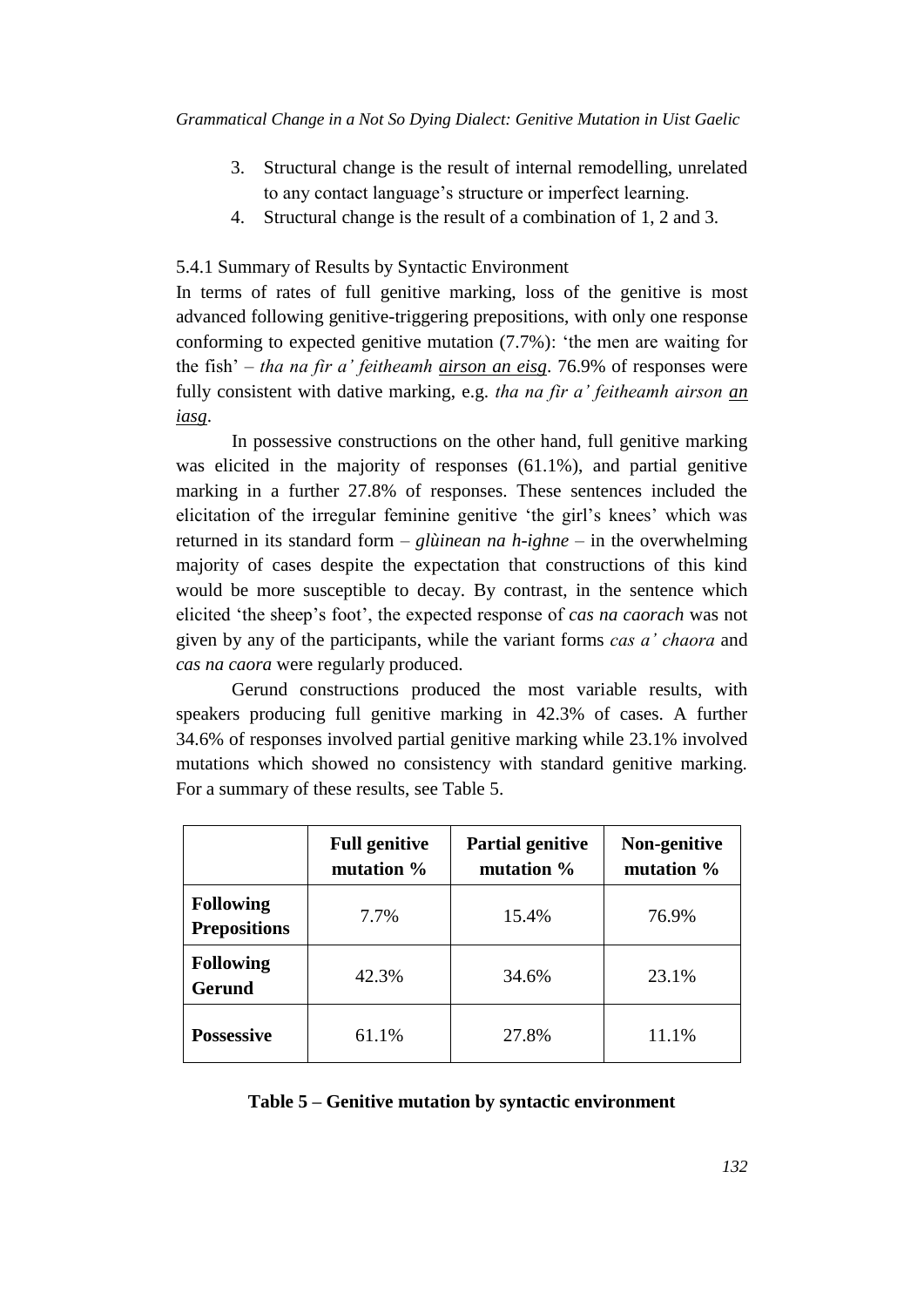#### 5.4.2 Syntactic Environment Detail

A more detailed analysis of the results for prepositional constructions, where nouns which require no active mutation or where the genitive and dative forms are identical were removed along with instances of codeswitching, revealed that all the responses in the 'non-genitive mutation' category were consistent with dative marking. Those responses with partial genitive mutation (two responses) both involved a lack of slenderisation as the only deviating feature; otherwise, one response – *far na h-uinneag* – was consistent with genitive marking and the other – *airson an tidsear* – with dative marking. Plurals following *airson* (for) were returned as dative by all speakers.

Only 2/20 responses for possessives showed an avoidance of genitive case by converting the sentence to a prepositional (dative) construction: *bha na glùinean aig na nighean fuar* (the girl's knees were cold) and *tha a' chas aig a' chaora goirt* (the sheep's foot is sore). Interestingly, both of these responses were from the oldest speakers in the sample, one of whom showed the most consistent genitive avoidance across all environments, converting sentences to non-genitive triggering constructions wherever possible. This was a particularly unexpected result for someone with this speaker's age and socioeconomic position (a former teacher). The responses with partial or non-genitive mutation in possessive constructions all included irregular, feminine nouns.

Gerund constructions have proved the most difficult to analyse. While there is almost certainly a change in progress from genitive to nongenitive marking, both the motivation and the precise direction of the change have been difficult to determine. Historically, the genitive is triggered after gerunds (which take the form *ag òl* drinking*, a' coimhead* watching, looking (at)*, ag ràdh,* saying) because the cliticised element *ag/a'* attached to the verbal noun is a contraction of the preposition *aig* (at), rendering the sentence *bha am ball a' bualadh na h-uinneige* 'the ball was (at the) hitting (of) the window'. One possible explanation for the lack of genitive mutation following gerund constructions is that the process of grammaticalisation of '*ag'* is now complete in Gaelic, with the particle carrying only the functional meaning "non-finite verb" and no longer triggering genitive mutation through semantic meaning. However, there seems to be a resistance among the Gaelic speakers I studied to produce nouns in their radical form in this construction. It is as if the trigger for genitive has been lost but speakers feel uncomfortable using no mutation at all. As a result, the majority of responses involved a variety of mutational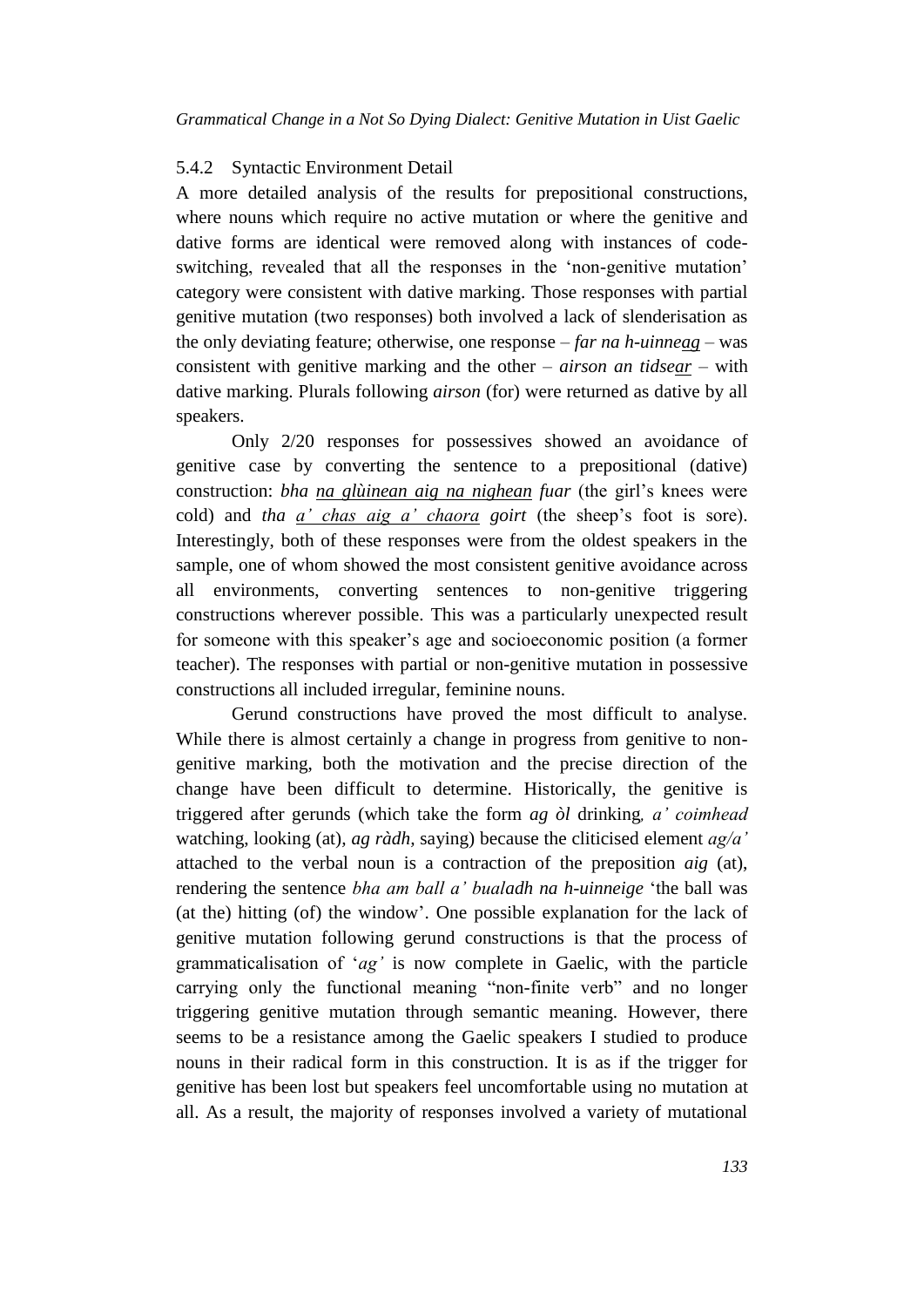devices, producing a mixture of dative-, genitive- and nominative-like forms. For example *a' losgadh a' fhraoiche* (mixed) (burning the heather), *a' breabadh a' bhall* (dat) (kicking the ball) and *a' marbh an caorach* (mixed) (killing the sheep).

If age is included as a factor in the analysis of gerund results, no age grading is found, with younger speakers, again, showing slightly higher rates of full genitive production than older speakers (see Table 6).

|                           | <b>Older</b> | Younger |
|---------------------------|--------------|---------|
| Full genitive mutation    | 41.7%        | 42.9%   |
| Partial genitive mutation | 33.3%        | 35.7%   |
| Non genitive mutation     | 25%          | 21.4%   |

#### **Table 6 – Genitive mutation in gerund constructions by age**

### **6 Discussion**

Now that we have seen the results of genitive mutation in Uist, we turn our attention to a consideration of these results in the context of other language shift and contact research. While it is clear that some level of change is in progress in the mutational system of Gaelic in Uist, the patterns presented here do not conform wholly to any of the approaches discussed above. In particular, they deviate from Dorian's (1981) findings in several important ways:

- 1. The use of genitive marking is evident to some extent for all speakers across all expected syntactic environments in Uist.
- 2. Slenderisation remains a productive marker of genitive case although its application is variable.
- 3. Serious avoidance of genitive constructions is not a feature of Uist Gaelic.
- 4. No age-graded variation in accuracy was found, with younger speakers in fact showing higher rates of standard or near standard genitive mutation than older speakers.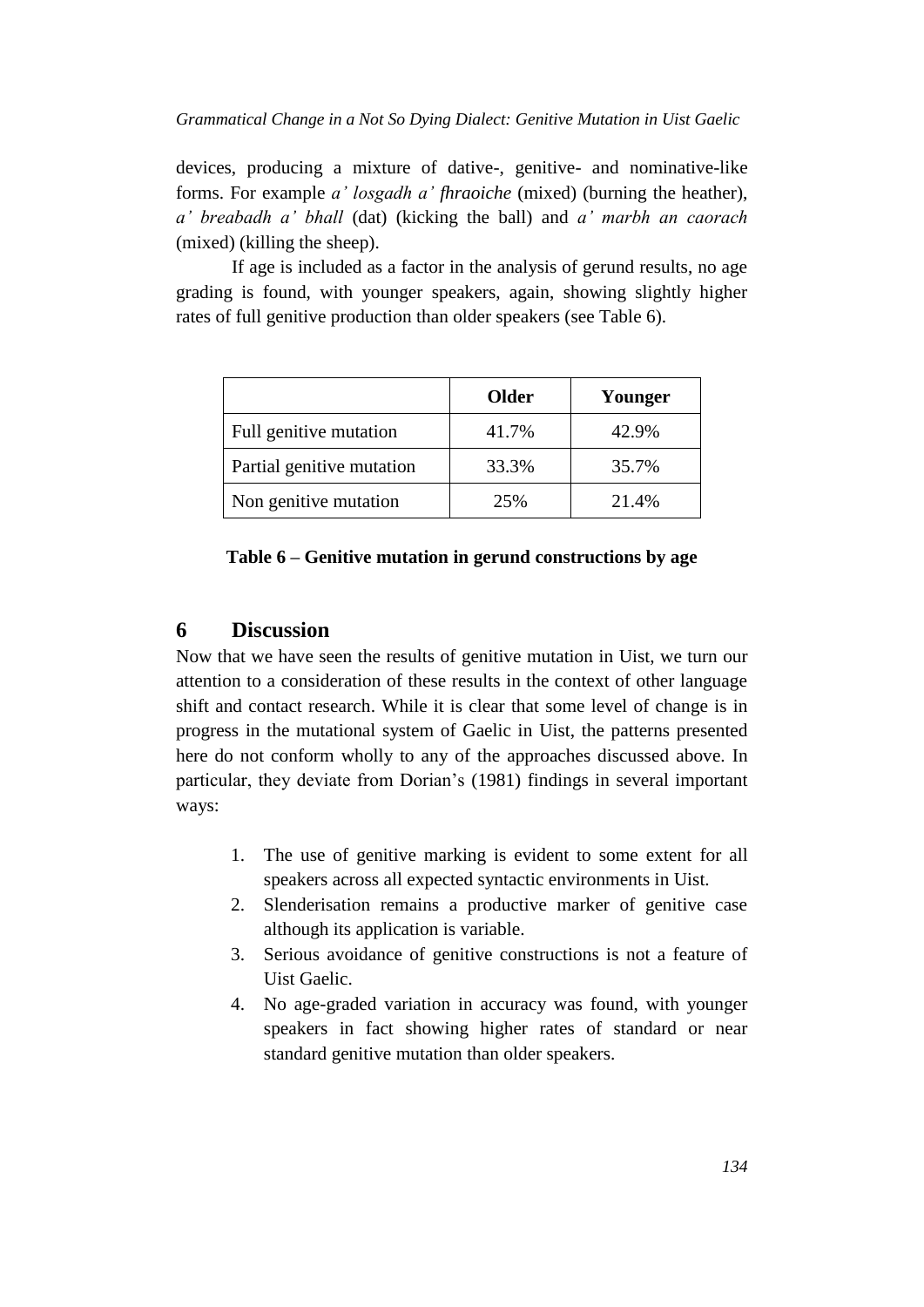Few similarities between the data presented here and Dorian's (1981) results from East Sutherland exist. While the lack of expected mutations, particularly slenderisation, is a noticeable feature of Uist Gaelic, the application of a particular mutation in environments where it would not have been expected was in fact rather rare. This contrasts even with older fluent speakers in East Sutherland who, for example, lenited attributive adjectives following masculine nouns in 37.5% of cases (Dorian 1981: 127). The only examples of the addition of a mutation involved the irregular feminine noun *caora* which becomes *caorach* in the genitive. Occasionally slenderisation to \**caoraich* was present but while this represents a deviation from standard genitive formation for this noun, in any other feminine genitive context it would have been acceptable. An overgeneralisation of marked features (with slenderisation being a marked feature for feminine genitive constructions) is one possible explanation for this and similar results. Further investigation into the Gaelic gender or mutational systems as a whole is likely to shed more light on these developments.

The widespread failure of lenition which Dorian (1977b) found among her speakers was not a feature of the Uist Gaelic speakers presented here. However, in ESG, this feature followed the loss of slenderisation as a productive mutational device; it is therefore possible that the results from Uist are showing that loss of productive slenderisation in progress, i.e. the results may represent the stage before failure of lenition takes hold. It is possible that a hierarchy of mutational devices exists, with suffixation and slenderisation in the genitive disappearing before lenition. While it is plausible that this weakening of slenderisation is a sign of potential language shift, the lack of more salient features associated with this phenomenon means this conclusion is tenuous at best. It is equally possible that Gaelic is experiencing the reduction of final syllables which is so familiar in internal linguistic change, and which the Celtic languages themselves have already undergone (Koch 1981). Longitudinal research into morphophonemic changes in Uist Gaelic would be needed to determine the direction of changes in the variety and the motivations behind them.

The assertion that Gaelic in Uist is dying in the same way that ESG was is therefore not appropriate, but changes are clearly underway. While decay to some extent is evident, particularly for feminine nouns, slenderisation and suffixation, the data do not conform to typical patterns of language shift, especially considering the absence of age grading and the apparent tendency for younger speakers to, in fact, display the most accurate use of standard genitive mutation. If language shift does not fully explain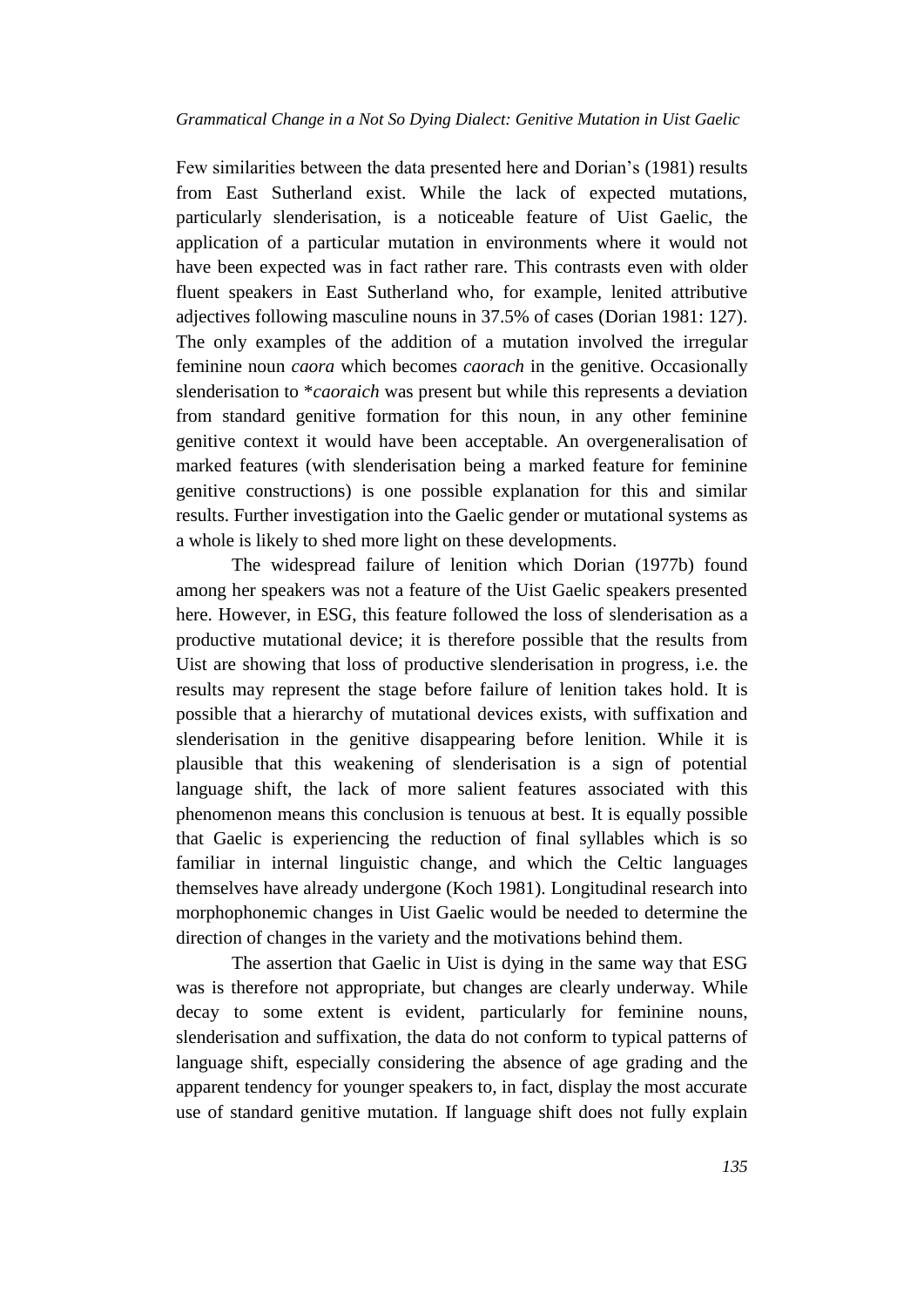the results, are other explanations available? The next step, therefore, is to consider these results in the context of internal change, language contact and language shift to assess which, if any, can provide an appropriate explanation for the variability found in Gaelic genitive mutation.

Certain developments in the data provide some support for an explanation according to internally motivated language change. The result for prepositional environments, for example, mirrors that of German so closely that it is difficult to attribute it to anything other than natural, internally motivated grammatical change. While multiple causation is far from impossible, in this case no obvious contact based motivation is present – English lacks any form of noun-internal grammatical marking following prepositions and yet the results for Gaelic show a clear tendency to mark nouns with mutations consistent with its own dative case. There is a clear shift in the system here, not a reduction or a simplification, but the development of consistency in a pattern which already exists.

Considering the data from a language contact perspective, the results do not fit one coherent pattern either. The genitive is maintained in possessives, a structure which English shares, and lost after prepositions, a structure which English lacks. In this respect the changes can be interpreted as remodelling on English to achieve one system with two forms. However, English does not use case marking after prepositions at all, so the consistent shift to dative marking instead of genitive cannot strictly be explained in language contact terms. Similarly with gerund constructions: there is no noun-internal marking of grammatical function in English in these constructions except in pronouns, and yet the Gaelic speakers who were interviewed for this study did not show a shift from full genitive marking to no marking at all, but rather to a mixture of the available markings with no one standing out as the preferred form.

In terms of a language contact explanation for the variation presented above, although English has a genitive case it is important to remember that it does not appear in the same syntactic environments. The use of genitive marking in Gaelic has a much broader reach, and even in possessive constructions where there is a parallel in English, the methods of marking the case in both languages are different. For a language contact explanation of the data to be upheld, we would expect to find evidence for the development of one system with two forms. The only syntactic environment for which an explanation of language contact is a contender is the Gaelic gerund but even here the data are so mixed that at best they suggest only a possibility for the direction of change. In my opinion the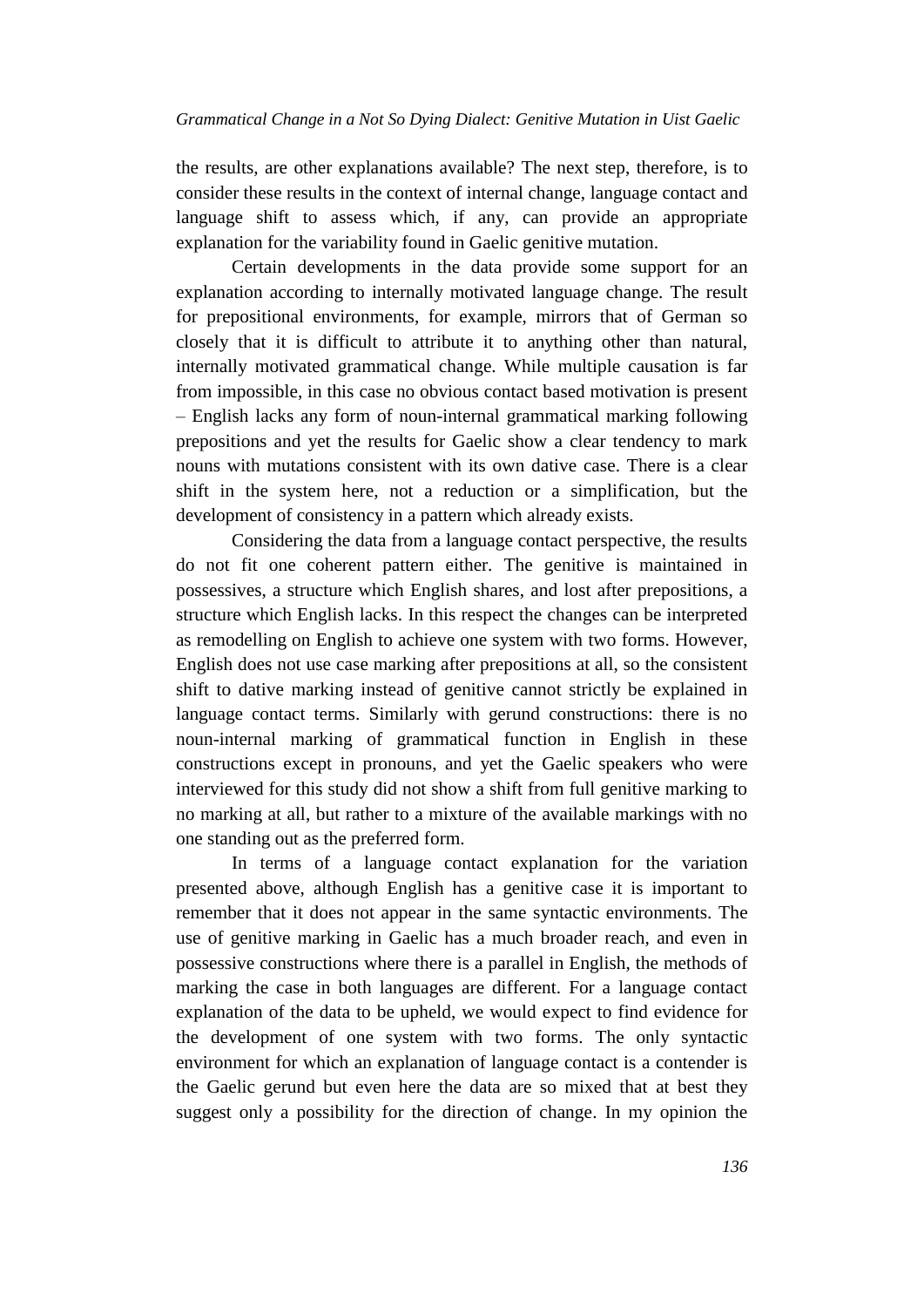mixed results show clear evidence of speakers' discomfort around using no mutation (i.e. nominative marking) in this environment. An internally motivated increased grammaticalisation of the progressive particle *ag* which limits the semantic logic of using the genitive in direct objects, in combination with a contact induced progression towards 'one system, two forms' is the most likely driving force behind this development. While it is not unreasonable for this to develop in isolation of any external influence (cf Ronan (2012) on the grammaticalisation of aspect markers in Irish), it is equally reasonable to assume increased pressure from a corresponding structure in the contact language to be a factor in the development of this feature.

One further environment where genitive marking would be used in standard Gaelic is in compound nouns. These were not deliberately elicited but were produced on a few occasions. One particular sentence asked for the Gaelic for homework (in a sentence where the main focus is actually a vocative) and I was startled by the variety of responses. The most interesting of these variants was the genitive compound *obair-taighe* 'work of the house'. When questioned, the response from one of the youngest speakers was 'oh, it's what I hear the kids at school saying these days'. Although anecdotal, this is a very interesting insight into how Gaelic is seen and how it functions on these islands. If language shift is involved we would rightly expect the children to be the least likely to be using the dying language, and certainly the last people to be generating new coinages with standard *genitive* mutation. And yet, this is exactly what was found. If Gaelic *is* dying in Uist, it is refusing to conform to the expected patterns of a moribund language. Even if this research comes a few decades too early, the features which are present in this dialect and the changes which seem to already be underway seem unlikely to be indicative of a terminally ill dialect yet to be diagnosed.

I believe that what we have in Uist is something else, and assuming the language is dying in this area fails to give credit to the resourcefulness and determination of Uist speakers to keep *their* language alive. Language change is normal and expected, and even radical grammatical restructuring is not uncommon among languages in intimate contact. But what is important is that neither of these linguistic scenarios is inherently or necessarily negative. If this research had been conducted with the aim of 'finding evidence for language shift in Uist', the richness of variation present in the dialect would never have been uncovered. There is much more to the study of minority languages than simply recording them before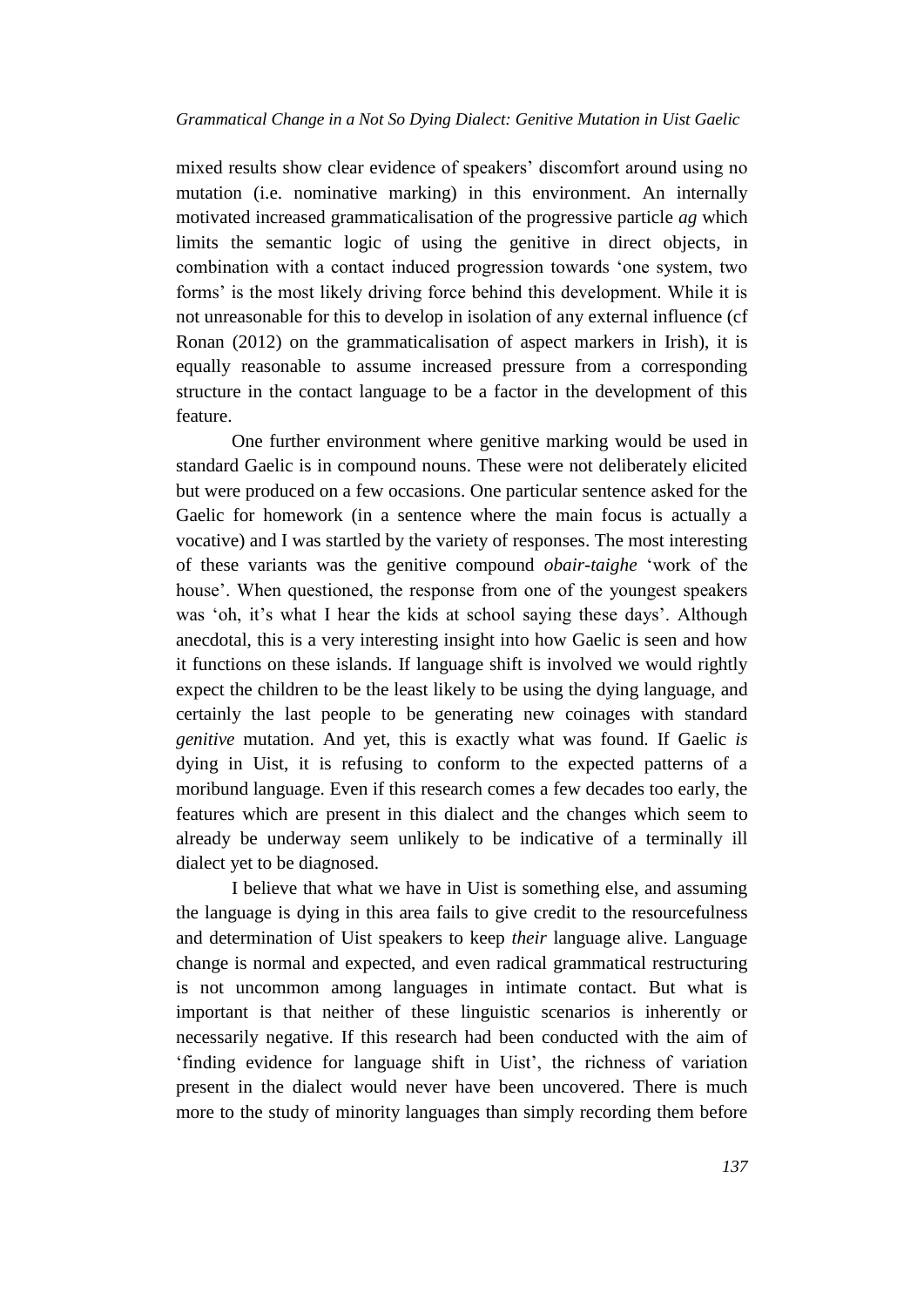they die, and assuming they are all inevitably 'not long for this world' necessarily blinkers us to what they have to tell us.

# **7 Conclusion**

In conclusion, then, the variation present in the application of the mutational system in the genitive case in Uist Gaelic does not show terminal levels of decay and cannot therefore be used to support the idea that the variety is in a language shift situation. This does not mean that language shift is not still taking place but rather that linguistically the evidence for it was not present in the Gaelic of the informants used in this study. Any minority language in a potentially shifting situation presents a very complex problem for sociolinguistics, with a variety of conflicting yet inter-related factors to consider. This paper represents the first steps towards developing an integrated understanding of how these factors are impacting on language change in Gaelic in Uist.

In terms of the continued development of our understanding of the nature of language shift, the results presented here should not be taken as contradicting the invaluable contributions made by the likes of Dorian (1981) and Sasse (1992a, 1992b). Where other work on language shift has tended to concentrate on communities with a minority of speakers of the language under investigation, Uist is unique in having a majority population which speaks an otherwise minority language. As a result, these findings represent an extension of the study of language shift to include the unique sociolinguistic microcosm of a language which is a minority but not a minority, endangered but not endangered. This preliminary investigation has shown that this dynamic may be a significant factor in our understanding of the linguistic processes involved in language shift, and may increase that understanding at least as much as the study of communities in more imminent danger.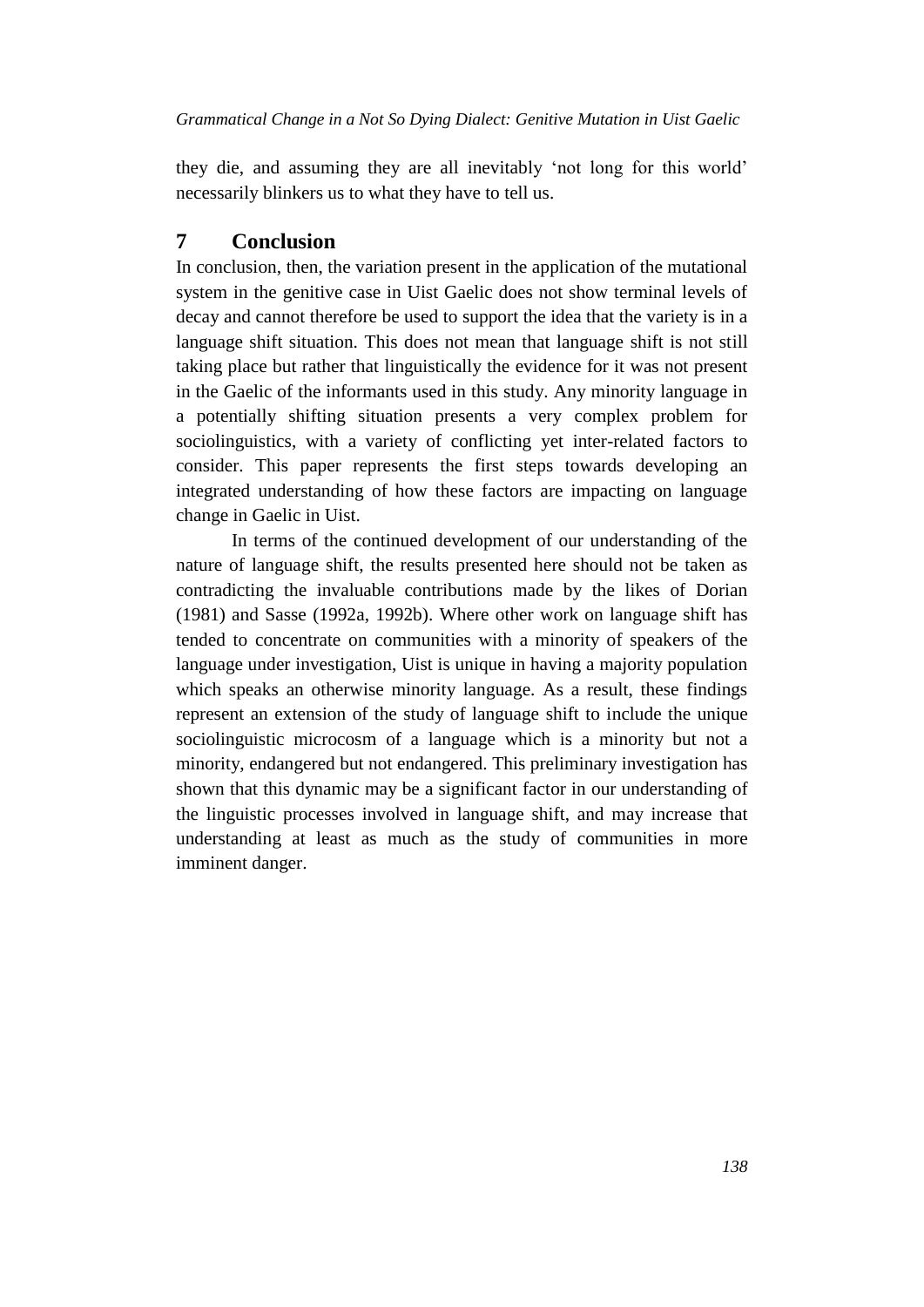# **References**

- Andersen, R. W. 1982. 'Determining the linguistic attributes of language attrition'. In Lambert, R. D. and Freed, B. F. (eds.) 1982. *The loss of language skills*. Rowley, MA: Newbury House Publishers.
- Ball, Martin J. (ed.) 1993. *The Celtic Languages*. London: Routledge.
- Brenzinger, Matthias. (ed.) 1992. *Language Death: Factual and Theoretical Explorations with Special Reference to East Africa*. Berlin: Mouton de Gruyter.
- Campbell, L and M. Muntzel. 1989. 'The structural consequences of language death'. In Dorian1989: 181-96.
- Davidse, Kristin, Tine Breban, Lieselotte Brems and Tanja Mortelmans (eds.) 2012. *Grammaticalization and Language Change: New Reflections*. Amsterdam: John Benjamins.
- Dorian, N. 1973. 'Grammatical change in a dying dialect'. *Language* 49: 414-38.
- Dorian, N. 1977a. 'The problem of the semi-speaker in language death'. *International Journal of the Sociology of Language* 12: 23-32.
- Dorian, N. 1977b. 'A hierarchy of morphophonemic decay: The differential failure of lenition'. *Word* 28: 96-109.
- Dorian, N. 1978. 'The fate of morphological complexity in language death: evidence from East Sutherland Gaelic'. *Language* 54: 590-609.
- Dorian, N. 1981. *Language Death: The life Cycle of a Scottish Gaelic Dialect*. Philadelphia: University of Philadelphia Press.
- Dorian, Nancy C. (ed.) 1989. *Investigating Obsolescence: Studies in language contraction and death*. Cambridge: Cambridge University Press.
- Gal, S. 1979. *Language Shift: Social Determinants of Linguistic Change in Bilingual Austria*. New York: Academic Press.
- General Register Office for Scotland. 2005. *Scotland's Census 2001: Gaelic Report.* Edinburgh: General Register Office for Scotland.
- Gillies, W. 1993. 'Scottish Gaelic'. In Ball 1993: 145-227
- Koch, J. 1981. 'The Loss of Final Syllables and Loss of Declension in Brittonic'. *Proceedings of the Harvard Celtic Colloquium* 1: 21-51.
- Labov, W. 1972. *Sociolinguistic Patterns.* Oxford: Blackwell.
- Mac an Tàilleir, Iain, Gillian Rothach and Timothy C. Armstrong. 2011. *Barail agus Comas Cànain.* Inverness: Bòrd na Gàidhlig.
- MacAulay, D. 1992a. 'The Scottish Gaelic Language'. In MacAulay1992b: 137-248